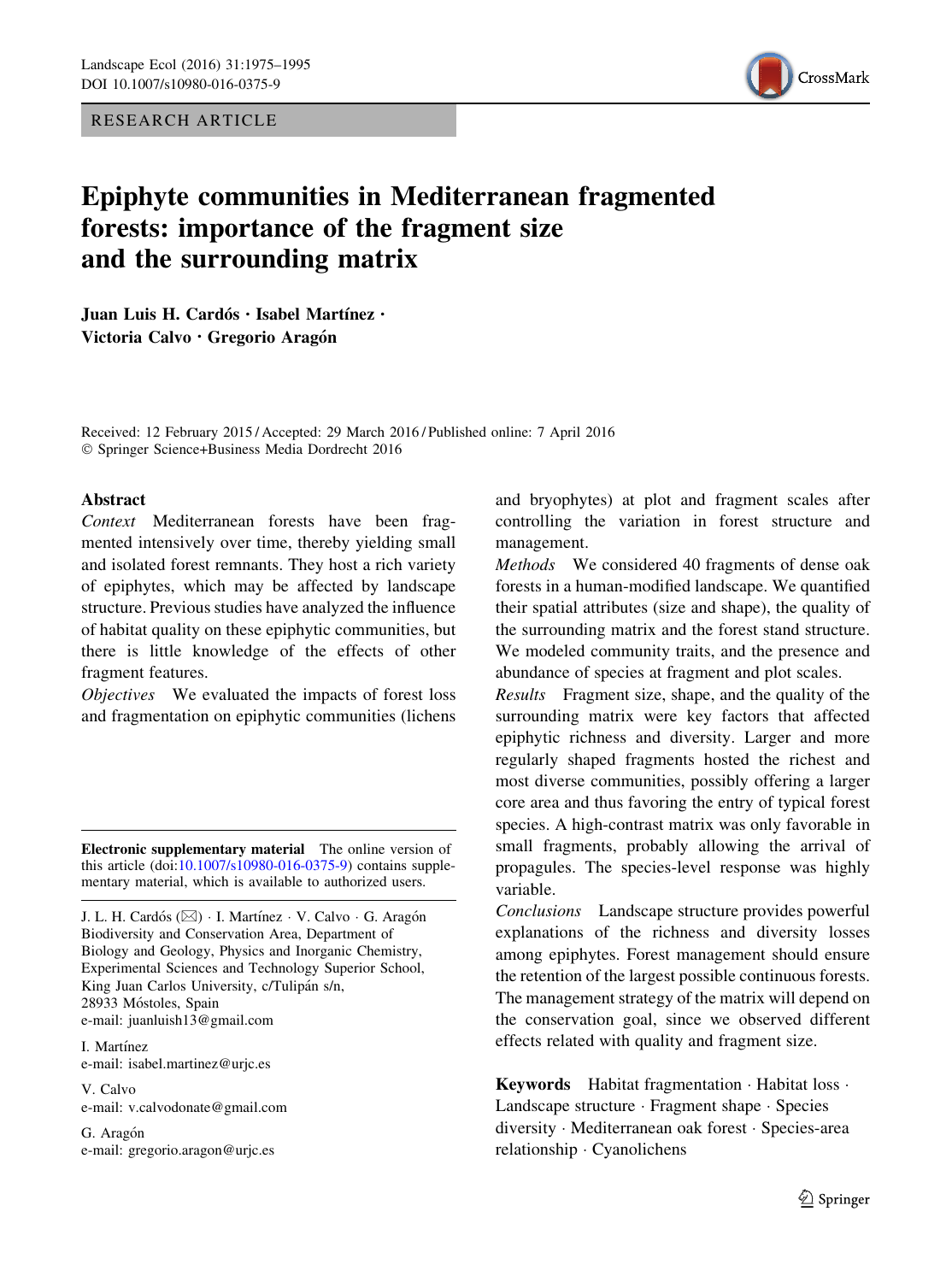## Introduction

Mediterranean forests have been intensively fragmented over time and large proportions of the original landscapes have been transformed into croplands and grasslands in order to satisfy human needs (Thirgood [1981;](#page-20-0) Scarascia-Mugnozza et al. [2000](#page-20-0)). These fragmentation processes have yielded small and isolated forest remnants in the human-modified landscape (Saunders et al. [1991\)](#page-19-0), thereby causing the decline and disappearance of numerous species linked to these habitats (Fahrig [2003\)](#page-18-0).

Forest fragmentation leads to changes in the core area, shape, and spatial separation of fragments, where changes in the surrounding area of the forest fragments (matrix) and human exploitation of the remnant fragments, such as selective clearing and logging, have major effects on their habitat quality (Kupfer et al. [2006\)](#page-19-0). Reductions in the core area due to fragmentation are associated with the loss of habitats for species that require interior forest conditions (Harrison and Bruna [1999\)](#page-18-0). Fragments with irregular shapes undergo a greater incidence of the ''edge effect'' because the proportion of edge amount increases compared to more regular fragments (Laurance and Yensen [1991](#page-19-0)). In addition, the spatial separation of the fragments decreases the likely success of dispersal and reduces movements of organisms among fragments (Hanski [1998\)](#page-18-0). However, the effects on the abundance and distribution of species due to changes in the size and shape of fragments might be mitigated or exacerbated by differences in the composition, structure, and management of the matrix (Murphy and Lovett-Doust [2004\)](#page-19-0). For example, microclimatic variations that cause the ''edge effect'' will be reduced if the matrix is structurally similar to the forest fragment (Murcia [1995\)](#page-19-0). The matrix quality might influence dispersal, resource availability, and the abiotic environment (Driscoll et al. [2013](#page-18-0)). Thus, the ''hard contrast'' between matrix and forest fragments has been shown to be one of the main causes of species loss (Fahrig [2001\)](#page-18-0). The relevance of the matrix over habitat loss and fragmentation processes has been summarized in a recent review (Prevedello and Vieira [2010](#page-19-0)), which outlines that almost all the studies showed significant effects of the matrix type. Also, the authors point out that the quality of the remnant habitat and the matrix can be enhanced if the matrix vegetation physiognomy is similar to the fragment vegetation. However it should be noted that all these studies deal with nonsessile organisms, which can move among fragments and could somehow use the matrix.

Lichens and bryophytes are suitable organisms to assess the forest loss and fragmentation because they are highly sensitive to small environmental changes (Kranner et al. [2008;](#page-19-0) Pinho et al. [2012](#page-19-0)), as their physiology is strongly coupled to the humidity, solar radiation, and temperature conditions (Green et al. [2008;](#page-18-0) Honegger [2009](#page-18-0)). They are important epiphytic organisms in Mediterranean forests (Coxson and Nadkarni [1995\)](#page-18-0), where the diversity and composition of these communities depend on several environmental factors that operate at different scales (Ellis [2012](#page-18-0)).

Among the epiphytes, certain groups of shade species that require forest interior conditions (e.g., some cyanolichens) are more sensitive to environmental changes because they are highly dependent on water availability and they may experience photoinhibition with excessive radiation (Lange et al. [2004;](#page-19-0) Kranner et al. [2008\)](#page-19-0). If the core area is reduced due to habitat loss and fragmentation processes, drastic changes in epiphytic composition associated to fragment size are expected. In addition, most previous studies agree that epiphytic communities are greatly influenced by the edge effect (Zartman and Nascimento [2006;](#page-20-0) Belinchón et al. [2007](#page-17-0); Hauck et al. [2014](#page-18-0)); thus, we should expect higher diversity of epiphytes in fragments with a regular shape where the edge effect is lower.

Indeed, the consequences of the forest edge-effect on epiphytic lichens are well known (e.g., Hilmo and Holien [2002](#page-18-0); Stewart and Mallik [2006](#page-20-0); Belinchón et al. [2007](#page-17-0); Brunialti et al. [2013;](#page-18-0) Aragón et al. [2015](#page-17-0)). By contrast, little is known about the effects on epiphytes of other attributes of the landscape structure related to the forest loss and fragmentation, such as the fragment size and the shape or type of the surrounding matrix, which are poorly documented and still unclear. For example, some studies have indicated that the matrix of coniferous forests may function as a filter for dispersing propagules, affecting negatively the populations of certain species linked to deciduous trees (Johansson and Ehrlén [2003](#page-19-0); Belinchón et al. [2009](#page-17-0)). Conversely, a matrix that comprises scattered deciduous trees might facilitate dispersal of some epiphytes among fragments (Lõhmus et al. [2006](#page-19-0)).

To the best of our knowledge, previous studies of forest loss and/or fragmentation heve mainly focused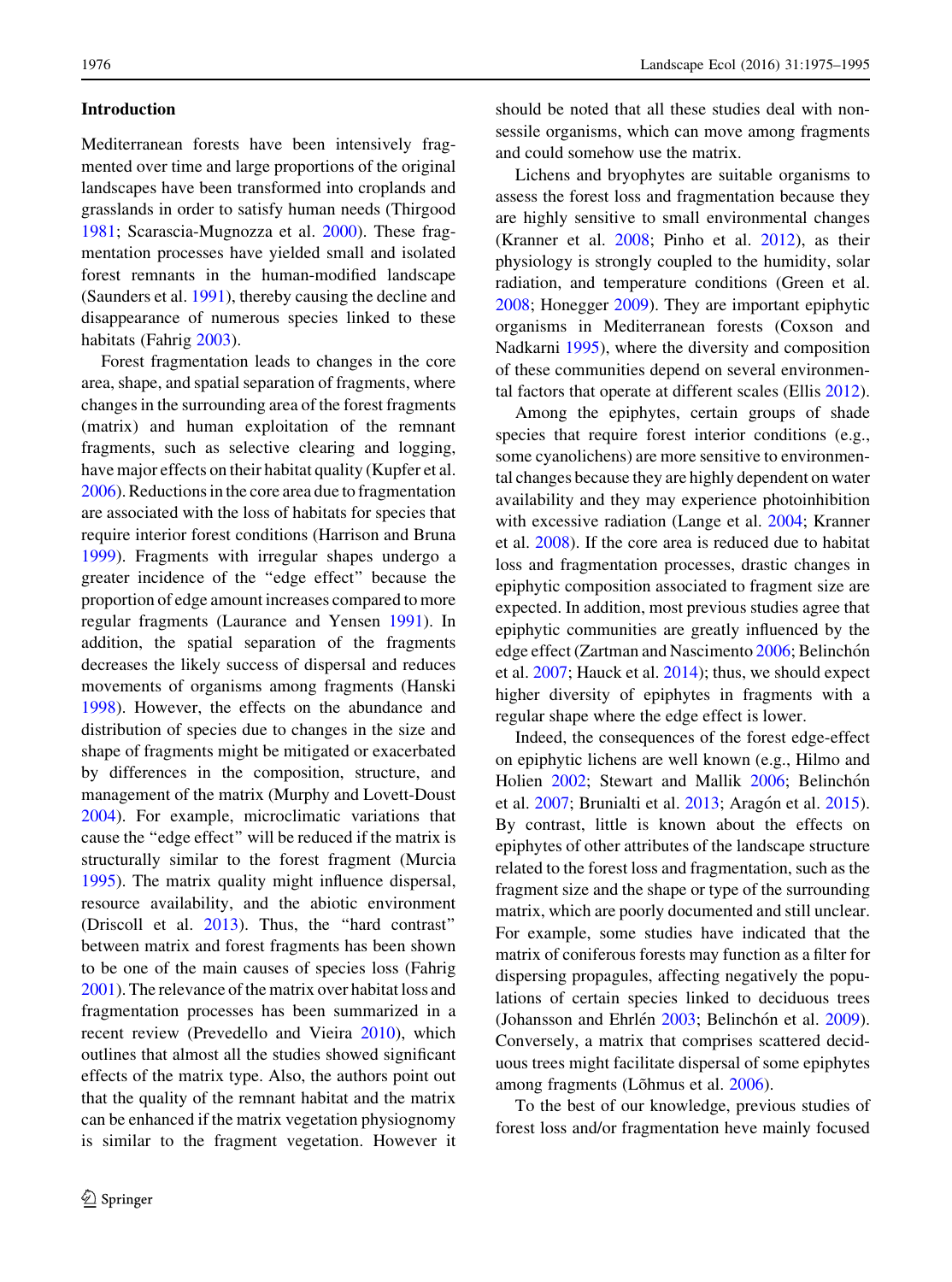on the response of a single epiphytic species (Jo-hansson and Ehrlén [2003;](#page-19-0) Snäll et al. [2003](#page-20-0); Belinchón et al. [2009](#page-17-0); Otálora et al. [2011;](#page-19-0) Löbel et al. [2012](#page-19-0)), or on specific spatial attributes of fragmentation (the forest fragment size or edge effect) (Kivistö and Kuusinen 2000: Belinchón et al. [2007;](#page-17-0) Oliveira et al.  $2011$ ; Löbel et al.  $2012$ ). In addition, most studies focused on temperate or boreal forests where the humidity is not as limiting as that in Mediterranean forests (Valladares et al. [2004\)](#page-20-0).

In a previous study of 306 Mediterranean oak forest fragments (Aragón et al.  $2010<sub>b</sub>$ ), the variables related to forest structure at the plot scale (management, canopy cover, and tree size) explained most of the variability in epiphytic communities, whereas the variables related to the habitat loss and fragmentation process (i.e., the size of fragments) did not have the expected importance (Aragón et al. [2010b](#page-17-0)). It is likely that the broad forest heterogeneity related to differences in management intensity and the forest structure minimized the effects of the fragment size. Thus, given these results, our main aim in the present study was to evaluate the impacts of forest loss and fragmentation on epiphytic communities (lichens and bryophytes) at plot and fragment scales after controlling the variation in forest structure.

We selected 40 fragments of dense oak forests with similar tree cover in a human-modified landscape. We quantified several landscape structure attributes (fragment size and shape, and the quality of the surrounding matrix) and forest stand structure, which are known to affect epiphytic diversity (Gignac and Dale [2005](#page-18-0); Löbel et al. [2006](#page-19-0); Coxson and Stevenson [2007](#page-18-0)). We hypothesized that reductions in the fragment size (i.e., loss of the core area and habitat heterogeneity), increases in irregularity (i.e., increased edge effect), and a high contrast between the matrix and forests would have negative effects on the richness and diversity of epiphytic bryophytes and lichens.

## Methods

### Study site

The study was performed in Montes de Toledo, central Spain  $(4^{\circ}28'W, 39^{\circ}32'N)$  (Fig. [1\)](#page-3-0), where the climate is subhumid continental Mediterranean with a mean annual temperature of  $13.2 \text{ °C}$  and annual

precipitation of 716 mm. This area is characterized by an intense drought period during the summer (AEMET [2011\)](#page-17-0). The landscape comprises Mediterranean forests fragments surrounded by different human-modified matrices, including pine plantations, shrublands (Cistus ladanifer and Erica australis), pastures, stony slopes, and crops (Perea and Perea [2008\)](#page-19-0). Well-preserved forest fragments are located on unproductive stony slopes, whereas cultivated open woodlands are located in lowland areas. In the study area, forest loss and fragmentation is attributable mainly to logging activities related to charcoal production, cattle pastures, or farmlands (Perea and Perea [2008](#page-19-0)).

#### Experimental design and sampling

Orthophotos were taken in 2011 (provided by Centro Nacional de Información Geográfica) and used to select forest fragments with the following features: (1) fragments dominated by holm oak (Quercus ilex subsp. ballota), thereby avoiding possible changes in epiphytic communities related to different host tree species; and (2) fragments with tree cover  $>70$  %, thereby ensuring their well preserved and mature status, as well as minimizing the effects of differences in forest structure. Finally, we selected 40 fragments with different sizes and shapes (Fig. [1](#page-3-0)), which were surrounded by a wide range of matrices.

We randomly established  $10 \times 10$  m plots inside each fragment. A species-area curve was calculated using EstimateS 8.2 (Colwell [2009](#page-18-0)) based on data obtained in previous surveys (Aragón, unpublished data) to determine the effective number of plots per fragment that would reliably obtain at least 90 % of the species in each fragment. Consequently, the number of plots ranged from 4 to 8, proportionally to the fragment size. We selected four trees, always holm oaks, in each plot: two trees with the greatest and lowest diameter at breast height (dbh), and two trees with the closest dbh to the mean dbh in the plot, in order to capture all the variability in the epiphytic community at the plot level (Belinchón et al. [2007](#page-17-0)). The dbh of the selected trees ranged between 18 and 28 cm to avoid community changes associated with younger and older trees because the dbh is a very important factor for explaining the epiphytic commu-nity configuration (Aragón et al. [2010b\)](#page-17-0). In total, 744 trees (holm oaks) were surveyed.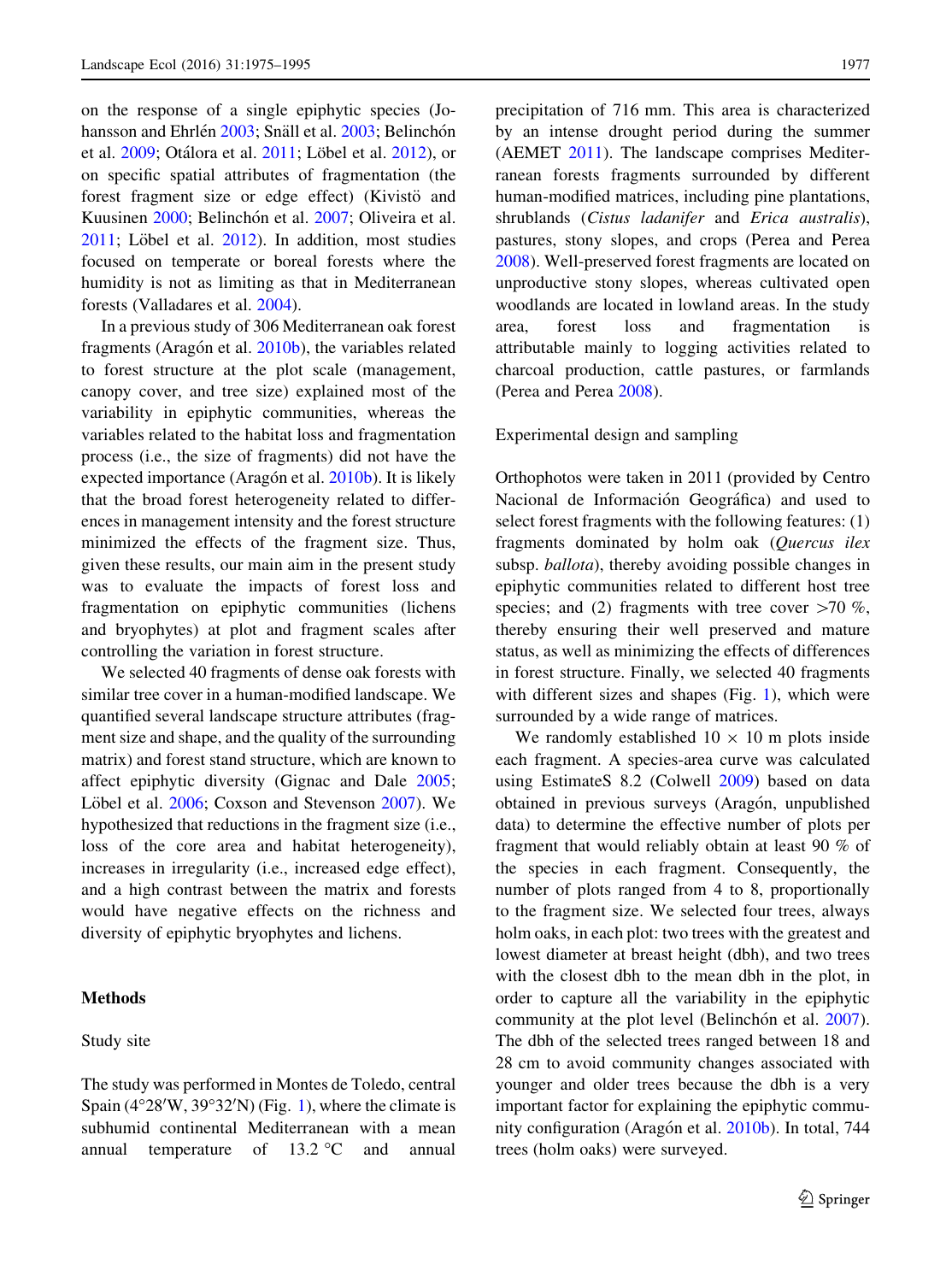<span id="page-3-0"></span>

Fig. 1 Geographic location of the study site in southwest Europe. a The location of the fragmented landscape in southwest Europe. **b** Spatial relationships among the 40

In order to determine the occurrence of epiphytic lichens and bryophytes, we established four  $20 \times 30$  cm grids on the bark of each selected tree: at breast height, at the tree base, and on the north and south aspects (2976 grids in total). We estimated the cover of each species (%) for every sample grid. For species identification we used mainly Aragón et al. [\(2001](#page-17-0)), Casas et al. ([2006,](#page-18-0) [2009](#page-18-0)) and Smith et al. [\(2009](#page-20-0)). For the nomenclature of the species we followed mainly Casas et al. [\(2006](#page-18-0), [2009\)](#page-18-0) for bryophytes, and MycoBank, Ekman et al. [\(2014](#page-18-0)) and Otálora et al.  $(2014)$  $(2014)$  for lichens. The total species richness was defined as the total number of species found at each level considered (plot and fragment). We also calculated the mean estimated cover for each species (% of the site area) in the four sites sampled on each tree, before determining the total species cover per tree (as the percentage of the grids). The same method was employed to determine the species cover at the plot and fragment levels. Simpson's diversity

fragments sampled. c Enlargements of the 40 fragments surround the figure (all at the same scale) to illustrate their sizes and shapes (their spatial relationships are not maintained)

index was used as a measure of species diversity for a given spatial unit (plot or fragment) using:  $1/S = (\sum p_i^2)$ , where  $p_i$  is the proportion of abundance for species (Feinsinger [2001](#page-18-0)). This index represents the number of species in a community if the species are equally distributed. The Bray–Curtis similarity index (Bray and Curtis [1957\)](#page-18-0) was also calculated as an inverse measurement of the  $\beta$ -diversity, which is defined as the species turnover between the sample units in an upper sample unit, i.e., between trees within a plot or plots within a fragment in the present study.

#### Environmental variables

Environmental variables were considered at both the fragment and plot levels (Supplementary material Table S1).

At the fragment level, we quantified the fragment size (surface), shape, and surrounding matrix. All of the forest fragments were digitized and their sizes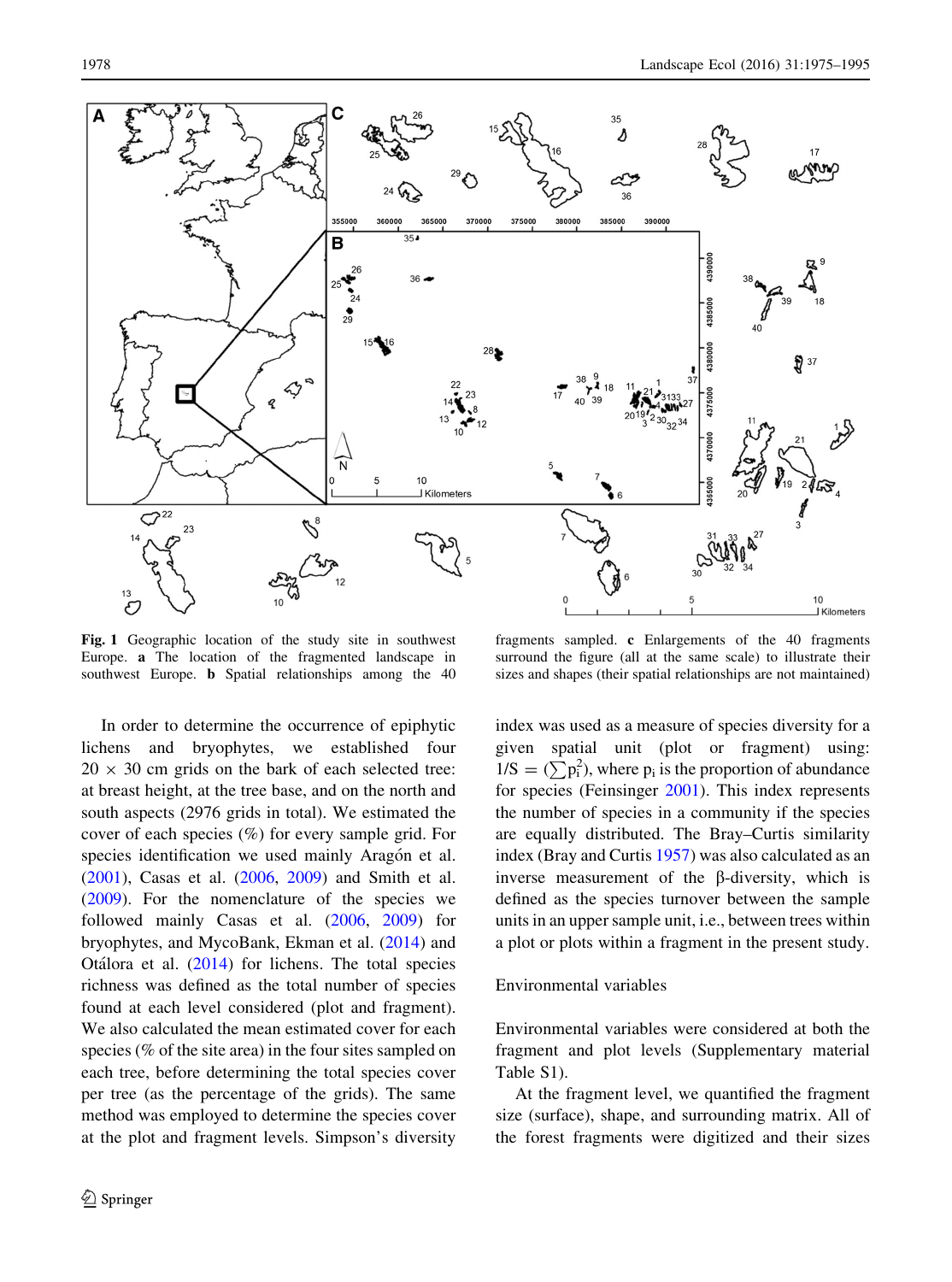were measured using the GIS package ArcMap 10.0 (ESRI Inc, USA). We used the shape index (SI), which was initially formulated by Patton [\(1975](#page-19-0)) and amended by Laurance and Yensen ([1991\)](#page-19-0). Higher SI values indicate greater irregularity in the fragments. We considered three different surrounding matrices: (1) pine plantations (PM), which could be unfavorable for dispersal of lichen propagules (Johansson and Ehrlén [2003;](#page-19-0) Belinchón et al.  $2009$ ); (2) a highcontrast matrix (HCM) that comprised crops, stony slopes, or shrubland, which is unfavorable for microclimatic forest conditions (Fahrig [2001\)](#page-18-0); and (3) a low-contrast matrix (LCM) that consisted in open forests, such as dehesas (open woodlands with a very low tree density), which is less unfavorable for dispersal and microclimatic forest conditions (Murcia [1995;](#page-19-0) Boudreault et al. [2012\)](#page-18-0). Next, we estimated the percentage of the perimeter around each fragment covered by PM, HCM, or LCM.

At the plot level, we measured the diameter of all trees to determine the mean plot dbh, the number of trees, altitude  $(m.a.s.1.)$ , slope  $(°)$ , aspect  $(cosine$ transformed), shrubland layer  $(\%)$ , and the canopy openness. Two hemispherical photographs were used to quantify the canopy openness with a horizontally leveled digital camera (Canon EOS 5D) aimed at the zenith, where we employed a fish-eye lens with a 180 field of view (SIGMA 8 mm F3.5 ex DG Fisheye). The photographs were analyzed with Gap Light Analyzer v2.0 (GLA v2) [\(http://www.rem.sfu.ca/forestry/index.](http://www.rem.sfu.ca/forestry/index.htm) [htm](http://www.rem.sfu.ca/forestry/index.htm)), which estimates the canopy openness as a percentage. The value used comprised the average of the two values per plot.

#### Data analysis

We modeled the effects of environmental variables on the community traits (total species richness, lichen richness, bryophyte richness, inverse Simpson's diversity index, and Bray–Curtis similarity index) at the plot scale by fitting generalized linear mixed models (GLMMs) with the Laplace approximation (Bolker et al. [2009\)](#page-17-0). We also tested the effects of the environmental variables on the abundance and presence of 40 species, which were selected based on their abundance and their representativeness in epiphytic forest communities (nitrophilous species were not considered). This modeling approach was selected because our data had an unbalanced and hierarchical structure where

plots were nested within fragments. A hierarchical data structure implies that there is a correlation between data points at different scales. This correlation inflates the degrees of freedom, thereby increasing the likelihood of a type I error. To overcome these problems, we analyzed the data using a multilevel approach that considered independent variables as explanatory (fixed factors) and fragments as random factors by applying mixed modeling (Verbeke and Molenberghs [1997](#page-20-0)). To avoid multicollinearity problems, the variable ''number of trees per plot'' was excluded from the data analysis because it was correlated with the ''mean plot dbh'' (Spearman's coefficient  $>0.7$ ).

At the fragment level, we analyzed the environmental variables that might affect the richness, diversity, and species similarity at the landscape scale. We also analyzed the influence of these variables on the presence and abundance of each selected species. Thus, we fitted generalized linear models (GLMs) (McCullagh and Nelder [1989](#page-19-0)), where the predictive variables comprised the fragment size, shape, percentages of HCM and PM, and the interaction between the fragment size and HCM.

For each response variable, we assumed the most appropriate error distribution, i.e., Gaussian, Poisson, quasi-Poisson, or binomial, and applied different link functions, i.e., "identity", "log", "log", and "logit", respectively. The adequacy of the models was confirmed by examining the residuals and the predicted values, which were normally distributed, or approximately normally distributed in some cases, but without clear patterns (Zuur et al. [2009](#page-20-0)). The confidence levels (95 %) of the predictive environmental variables were obtained from the GLMs and GLMMs (Zuur et al. [2009](#page-20-0)). All the analyses were conducted with the statistical software R v.2.15.2 (R Core Team [2012\)](#page-19-0) using the lme4 package (Bates et al. [2013\)](#page-17-0) and the GLM function (glm []).

### Results

Characterization of the forest fragments

The fragment size ranged between 1.5 and 97 ha, altitude varied between 680 and 1208 m.a.s.l., the tree density was 7–28 trees per plot, and the plot mean dbh was 13–22.4 cm (Supplementary material Table S1). The SI values were 1.16–4.07, which corresponded to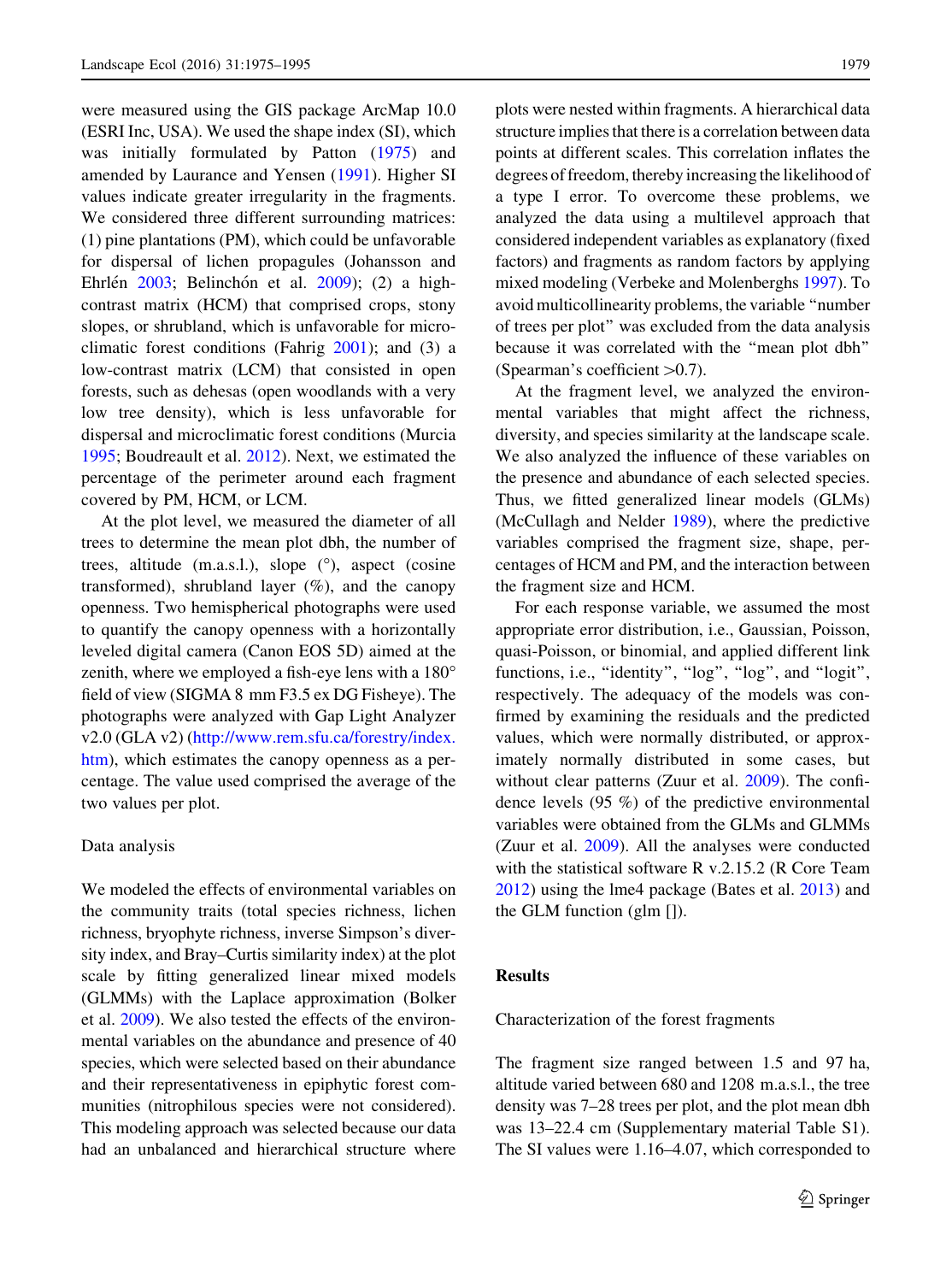the highest values in the most irregular fragments. Both LCM and HCM were equally dominant in the region, whereas PM represented only 10 % of the overall area sampled.

#### Community response

In total, 117 species were identified: 93 lichens, 20 mosses, and four liverworts (Online Appendix 1). The total number of species per fragment varied from 17 to 73 (Supplementary material Table S1), with an average of 43.01 (SD =  $\pm$ 10.75). The most common species were Cladonia fimbriata, Parmelia tiliacea, Phlyctis argena, Physconia venusta, Homalothecioum sericeum and Hypnum cupressiforme, which were present in all of the fragments and in over 150 plots (Online Appendix 1). By contrast, 11 species were present in only one plot (e.g., Micarea prasina, Mycobilimbia parvilobulosa and Hedwigia ciliata).

The results obtained with the mixed models showed that fragment size and the HCM levels were the most important factors that contributed to the epiphytic communities (Table [1\)](#page-6-0). The fragment size and the percentage of HCM had positive effects on the total and lichen richness and diversity, whereas the interaction between them had the opposite effect (Table [1](#page-6-0)). Species richness and diversity reached the highest values in the biggest fragments (Supplementary material Table S1), but relatively high values were also recorded in small fragments mainly surrounded by HCM (Figs. [2](#page-7-0), [3](#page-8-0)). Conversely, the richness and diversity underwent a relatively intense decrease in the biggest fragments when these are surrounded by a high percentage of HCM (Figs. [2](#page-7-0), [3](#page-8-0)). In the case of bryophyte richness, PM also had a positive effect, as well as the fragment size and HCM amount (Table [1](#page-6-0)). The species diversity also depended on the canopy openness and shrubland cover at the plot scale, with which it had a positive relationship, whereas it had a negative relationship with fragment shape at the fragment scale (Table [1\)](#page-6-0). Furthermore, the similarity in the species composition was higher in small fragments but lower in those surrounded by higher percentages of HCM (Table [1\)](#page-6-0).

### Species response

Forest loss and fragmentation had negative effects on the presence and abundance of several species. In

general, the most demanding species (e.g., cyanolichens and squamulose species) were favored by large and regular fragments. In contrast to our hypothesis, HCM amount had positive effects on the abundance and presence of some lichens and bryophytes (e.g., Lepraria incana, Nephroma laevigatum, and Fabronia pusilla) (Tables [2](#page-9-0), [3](#page-11-0), [4](#page-13-0)). At the fragment level (Table [2](#page-9-0)), FS was the most relevant factor, exerting always a positive influence on the presence and abundance of a great number of species, especially on cyanolichens (7 out of 11 cyanolichens studied). Both kinds of matrices also had a remarkable influence over the species, but the HCM always in a positive way. Fragment shape also performed the community by determining the abundance and presence of 10 out of 40, negatively in most of the cases. At the plot level, it is noteworthy that the presence of species was mostly affected by fragment scale variables (fragment size, shape and matrix) (Table [3](#page-11-0)), whereas their abundances were largely modulated by variables at the plot scale (=microclimate) (Table [4](#page-13-0)). In this sense, lichen and bryophyte species were greatly affected in different ways by all the plot scale variables related to the forest structure (canopy cover or mean tree diameter), altitude, and aspect (Tables [3](#page-11-0), [4](#page-13-0)). However, after evaluating the positive or negative effects of coverage and tree diameter, we found that the range of variation was very low (10–30 % for canopy openness and 13–22 cm for tree diameter) because we only considered mature forests with high coverage. In addition, some species (e.g., H. cupressiforme, Ochrolechia balcanica) were only affected by the plot level variables, whereas others (L. incana and Pertusaria pertusa) were influenced only by fragment scale variables (Tables [3](#page-11-0), [4](#page-13-0)).

## **Discussion**

Our results demonstrate the influence of Mediterranean forest loss and fragmentation on their epiphytic communities. The fragment size and shape, and the quality of the surrounding matrix were key factors that affected epiphytic richness and diversity in this fragmented landscape. Moreover, a high number of environmental factors influenced the responses of specific species. Previous studies have determined the importance of microhabitat characteristics for epiphytic communities (Gignac and Dale [2005](#page-18-0); Hylander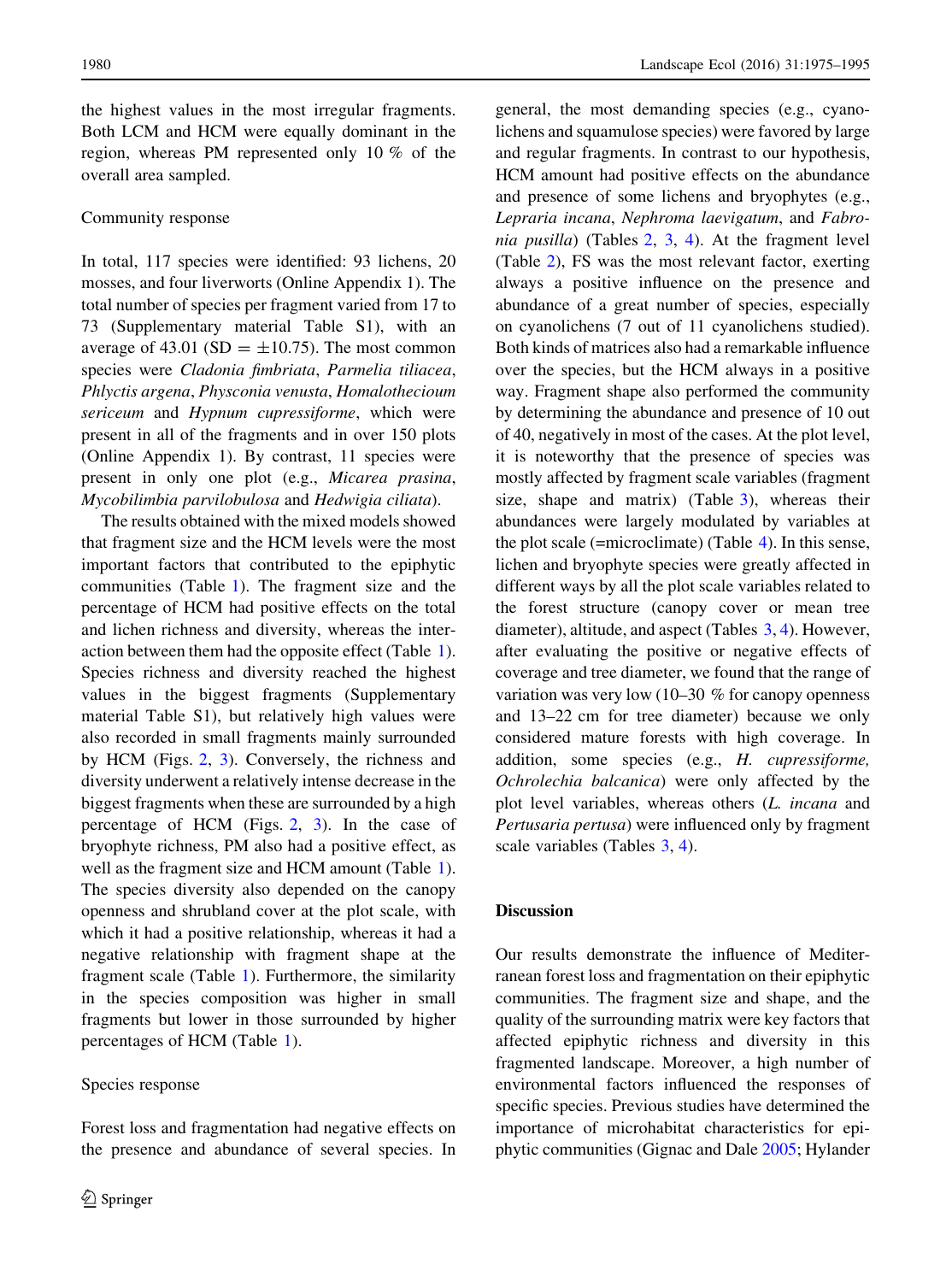<span id="page-6-0"></span>Table 1 Summary of the generalized linear models at the fragment level and the generalized linear mixed models at the plot level, which examined the effects of the environmental factors on the community traits

| Response variables (A-E)                | Plot level |           |         | Fragment level |       |                  |
|-----------------------------------------|------------|-----------|---------|----------------|-------|------------------|
| Explanatory variables                   | Estimate   | SE        | P       | Estimate       | SЕ    | $\boldsymbol{P}$ |
| (A) Total richness                      |            |           |         |                |       |                  |
| FS                                      | 0.260      | 0.067     | < 0.001 | 0.545          | 0.099 | < 0.001          |
| SI                                      | $-0.006$   | 1.657     | 0.997   | $-0.650$       | 2.243 | 0.772            |
| <b>HCM</b>                              | 0.109      | 0.039     | 0.005   | 0.162          | 0.054 | 0.003            |
| PM                                      | 0.009      | 0.056     | 0.869   | $-0.045$       | 0.078 | 0.565            |
| $FS \times HCM$                         | $-0.004$   | 0.002     | 0.029   | $-0.007$       | 0.003 | 0.011            |
| Altitude                                | $-0.012$   | 0.007     | 0.094   |                |       |                  |
| Aspect                                  | $-0.609$   | 0.859     | 0.478   |                |       |                  |
| Shrubland cover                         | $-0.010$   | 0.018     | 0.558   |                |       |                  |
| Canopy openness                         | $-0.003$   | 0.047     | 0.944   |                |       |                  |
| dbh plot                                | $-0.130$   | 0.118     | 0.271   |                |       |                  |
| (B) Lichen richness                     |            |           |         |                |       |                  |
| <b>FS</b>                               | 0.204      | 0.055     | < 0.001 | 0.471          | 0.082 | < 0.001          |
| SI                                      | $-0.032$   | 1.368     | 0.982   | $-0.413$       | 1.854 | 0.824            |
| <b>HCM</b>                              | 0.071      | 0.032     | 0.026   | 0.130          | 0.044 | 0.003            |
| PM                                      | $-0.037$   | 0.046     | 0.423   | $-0.084$       | 0.065 | 0.192            |
| $FS \times HCM$                         | $-0.003$   | 0.002     | 0.041   | $-0.006$       | 0.002 | 0.005            |
| Altitude                                | $-0.009$   | 0.006     | 0.151   |                |       |                  |
| Aspect                                  | $-0.340$   | 0.758     | 0.654   |                |       |                  |
| Shrubland cover                         | $-0.005$   | 0.016     | 0.740   |                |       |                  |
| Canopy openness                         | 0.009      | 0.042     | 0.828   |                |       |                  |
| dbh plot                                | $-0.122$   | 0.105     | 0.247   |                |       |                  |
| (C) Bryophyte richness                  |            |           |         |                |       |                  |
| FS                                      | 0.055      | 0.019     | 0.004   | 0.074          | 0.026 | 0.004            |
| SI                                      | 0.022      | 0.477     | 0.963   | $-0.237$       | 0.585 | 0.686            |
| <b>HCM</b>                              | 0.038      | 0.011     | 0.001   | 0.033          | 0.014 | 0.020            |
| <b>PM</b>                               | 0.047      | 0.016     | 0.003   | 0.039          | 0.020 | 0.054            |
| $FS \times HCM$                         | $-0.001$   | 0.001     | 0.078   | $-0.001$       | 0.001 | 0.349            |
| Altitude                                | $-0.003$   | 0.002     | 0.212   |                |       |                  |
| Aspect                                  | $-0.147$   | 0.333     | 0.659   |                |       |                  |
| Shrubland cover                         | $-0.011$   | 0.007     | 0.136   |                |       |                  |
| Canopy openness                         | $-0.001$   | 0.019     | 0.964   |                |       |                  |
| dbh plot                                | $-0.004$   | 0.049     | 0.930   |                |       |                  |
| (D) Inverse Simpson's index (diversity) |            |           |         |                |       |                  |
| FS                                      | 0.093      | 0.026     | < 0.001 | 0.140          | 0.031 | $0.001$          |
| SI                                      | $-0.601$   | 0.663     | 0.365   | $-1.720$       | 0.709 | 0.015            |
| <b>HCM</b>                              | 0.044      | 0.016     | 0.005   | 0.059          | 0.017 | $0.001$          |
| PM                                      | 0.028      | 0.022     | 0.204   | 0.026          | 0.025 | 0.301            |
| $FS \times HCM$                         | $-0.002$   | 0.001     | 0.006   | $-0.003$       | 0.001 | 0.001            |
| Altitude                                | $-0.003$   | 0.003     | 0.344   |                |       |                  |
| Aspect                                  | 0.550      | 0.451     | 0.222   |                |       |                  |
| Shrubland cover                         | 0.023      | $0.010\,$ | 0.018   |                |       |                  |
| Canopy openness                         | 0.064      | 0.026     | 0.013   |                |       |                  |
| dbh plot                                | 0.037      | 0.066     | 0.570   |                |       |                  |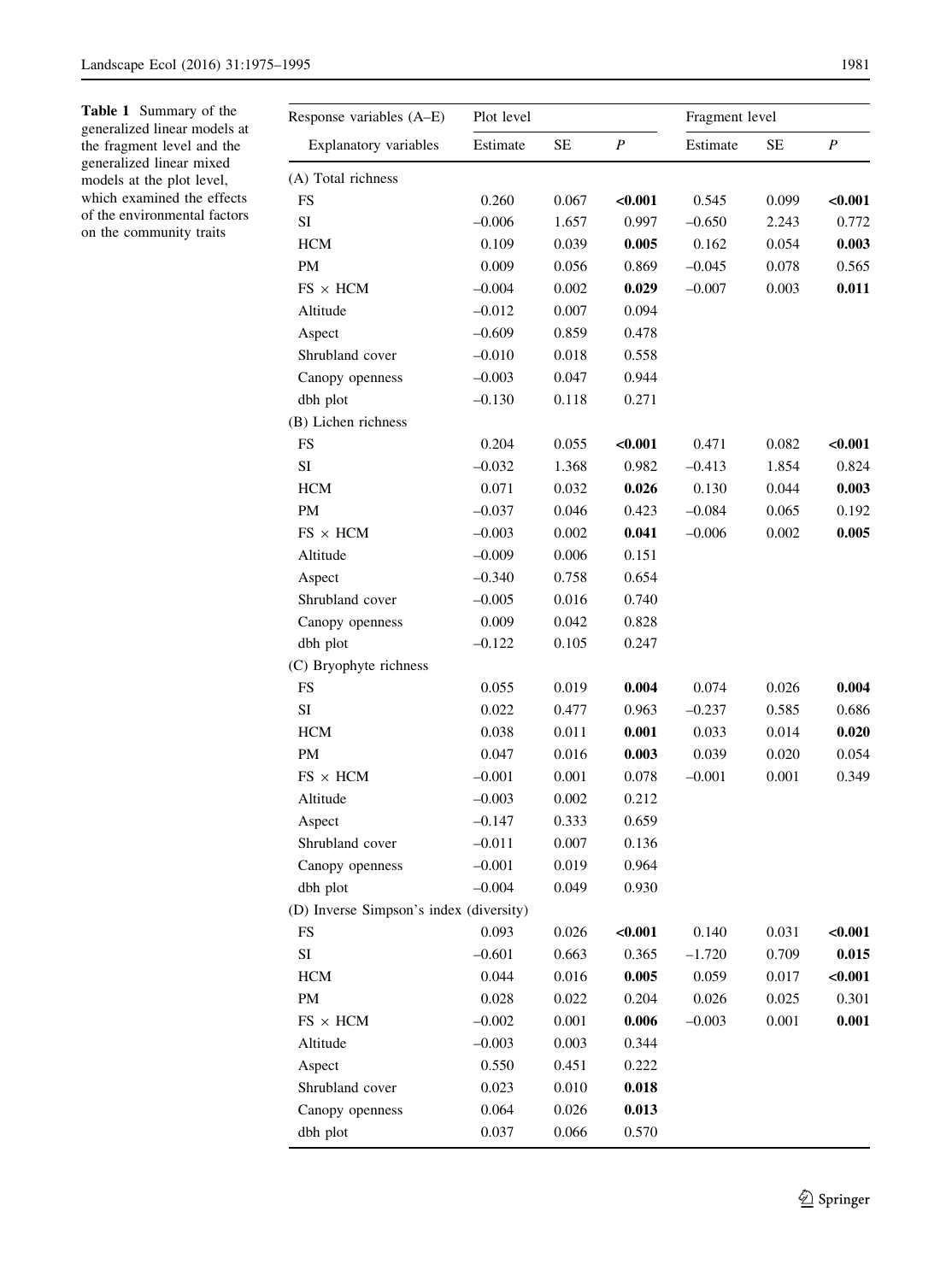#### <span id="page-7-0"></span>Table 1 continued

Values in bold are statistically significant

Estimate coefficient of the variable in the model, SE standard error, FS fragment size, SI shape index, HCM high-contrast matrix  $(\%)$ , *PM* pine matrix  $(\%)$ , *dbh* plot the mean diameter at breast height of all the trees

 $(P < 0.05)$ 

in a plot

| Response variables (A–E)     | Plot level |           |       | Fragment level |           |       |
|------------------------------|------------|-----------|-------|----------------|-----------|-------|
| Explanatory variables        | Estimate   | <b>SE</b> | P     | Estimate       | <b>SE</b> | P     |
| (E) Bray–Curtis (similarity) |            |           |       |                |           |       |
| FS                           | $-0.211$   | 0.067     | 0.002 | $-0.179$       | 0.059     | 0.003 |
| <b>SI</b>                    | 0.062      | 1.681     | 0.970 | $-1.067$       | 1.346     | 0.428 |
| <b>HCM</b>                   | $-0.079$   | 0.039     | 0.045 | $-0.087$       | 0.032     | 0.007 |
| PM                           | $-0.066$   | 0.057     | 0.247 | $-0.058$       | 0.047     | 0.217 |
| $FS \times HCM$              | 0.003      | 0.002     | 0.077 | 0.003          | 0.002     | 0.090 |
| Altitude                     | $-0.008$   | 0.008     | 0.353 |                |           |       |
| Aspect                       | $-0.024$   | 1.243     | 0.984 |                |           |       |
| Shrubland cover              | 0.000      | 0.028     | 0.986 |                |           |       |
| Canopy openness              | $-0.039$   | 0.073     | 0.590 |                |           |       |
| dbh plot                     | $-0.013$   | 0.185     | 0.943 |                |           |       |





and Hedderson [2007](#page-18-0); Aragón et al. [2010b;](#page-17-0) Oliveira et al. [2011\)](#page-19-0), but after we minimized the variation in forest structure and management, the forest loss and fragmentation process still had clear effects on epiphytic communities.

Large forest fragments had the highest epiphytic richness and diversity (lichens and bryophytes), which might be related to the greater habitat availability and heterogeneity, as well as the presence of a "core area" with a greater surface (Jonsson and Jonsell [1999](#page-19-0);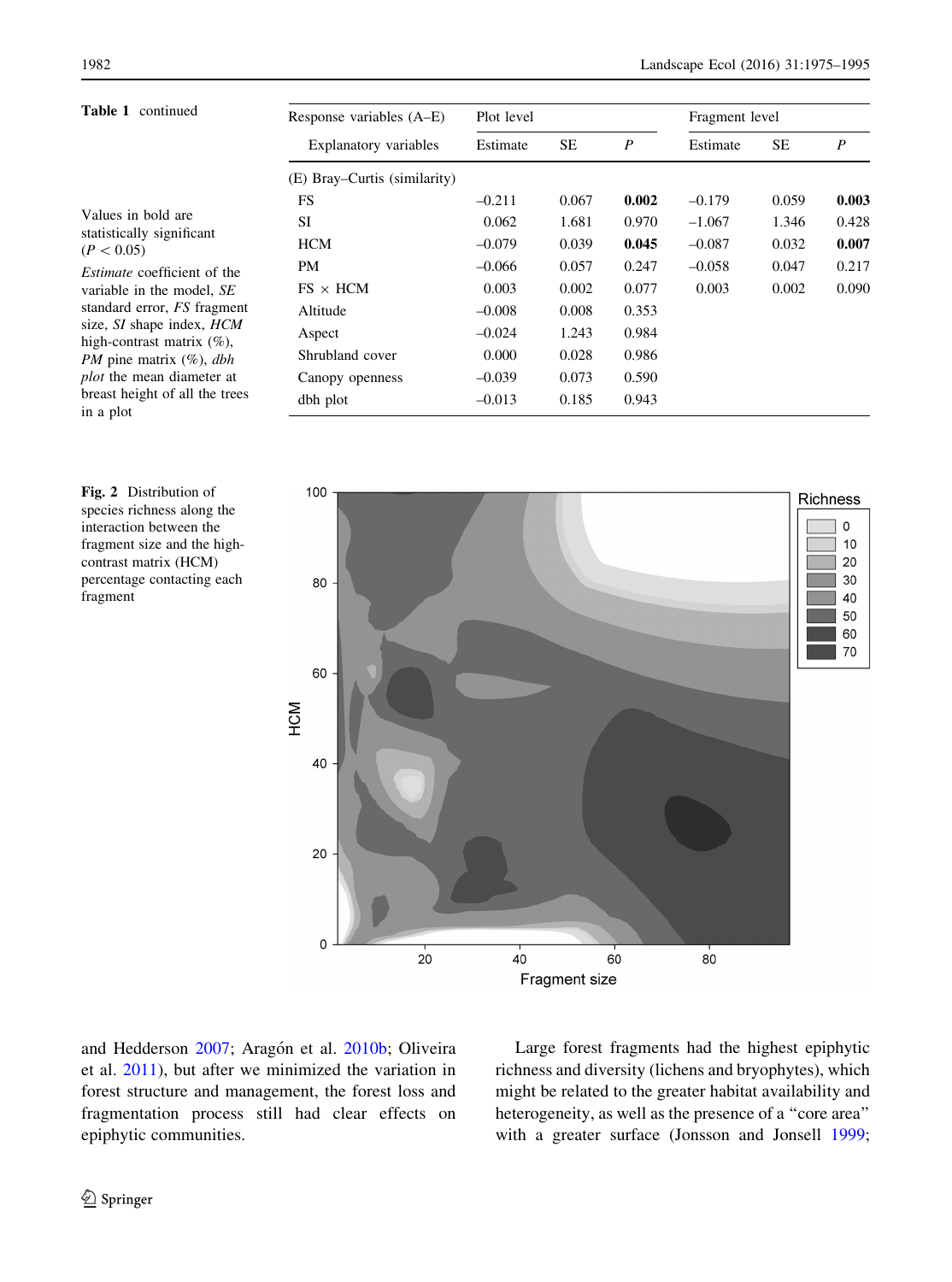<span id="page-8-0"></span>Fig. 3 Distribution of species diversity along the interaction between the fragment size and the highcontrast matrix (HCM) percentage contacting each fragment



Gignac and Dale [2005;](#page-18-0) Lõhmus et al. [2007\)](#page-19-0). Our results are consistent with those obtained in previous studies (Kruys and Jonsson [1997;](#page-19-0) Moen and Jonsson [2003;](#page-19-0) Zartman [2003;](#page-20-0) Pharo et al. [2004;](#page-19-0) Gignac and Dale [2005;](#page-18-0) Löbel et al. [2006](#page-19-0); Alvarenga and Pôrto [2007;](#page-17-0) Alvarenga et al. [2009](#page-17-0); Oliveira et al. [2011](#page-19-0)), but our study is the first to be conducted in Mediterranean climatic conditions. In a previous study of 306 Mediterranean oak forest fragments covering a greater area than in our study site, Aragón et al.  $(2010b)$  $(2010b)$ detected a non-significant relationship between fragment size and epiphyte communities, but only the variables related to forest quality and management had significant effects. However, this study included a high level of environmental heterogeneity, and thus the effect of forest loss and fragmentation was probably obscured.

Moreover, some previous studies have shown that greater habitat availability is associated with a higher number of species, simply by pure chance (Coleman [1981;](#page-18-0) Coleman et al. [1982;](#page-18-0) Carnicer et al. [2007,](#page-18-0) [2008](#page-18-0); Honkanen et al. [2010;](#page-18-0) Alexander et al. [2011](#page-17-0); Kraft et al. [2011\)](#page-19-0). Random chance implies that more elements will be found in a larger area than a smaller area, so randomness might play an important role when considering habitat size.

Higher species richness is also related to the presence of forest specialist species in larger fragments, presumably due to their high water demands, sensitivity to direct sunlight, and limited dispersal (Söderström [1988](#page-20-0); Sillett et al. [2000\)](#page-20-0). Thus, the surface of the "core area" might play an important role due to the lifestyles of these organisms (poikilohydric and poikilothermic). Inside the core area, the environmental conditions are optimal for the development of shaded species, which are highly sensitive to excessive irradiation and they are also highly dependent on water availability (Lange et al. [1986;](#page-19-0) Gauslaa and Solhaug [1996;](#page-18-0) Gauslaa and Coxson [2011](#page-18-0)). In general, a reduction of the core area in small fragments is associated with a loss of habitat for species that require forest interior conditions (Baldwin and Bradfield [2005](#page-17-0); Crouzeilles et al. [2014](#page-18-0)). In the present study, the abundance of species with higher water demands and greater sensitivity to direct solar radiation (e.g., Collema subflaccidum, Pectenia plumbea,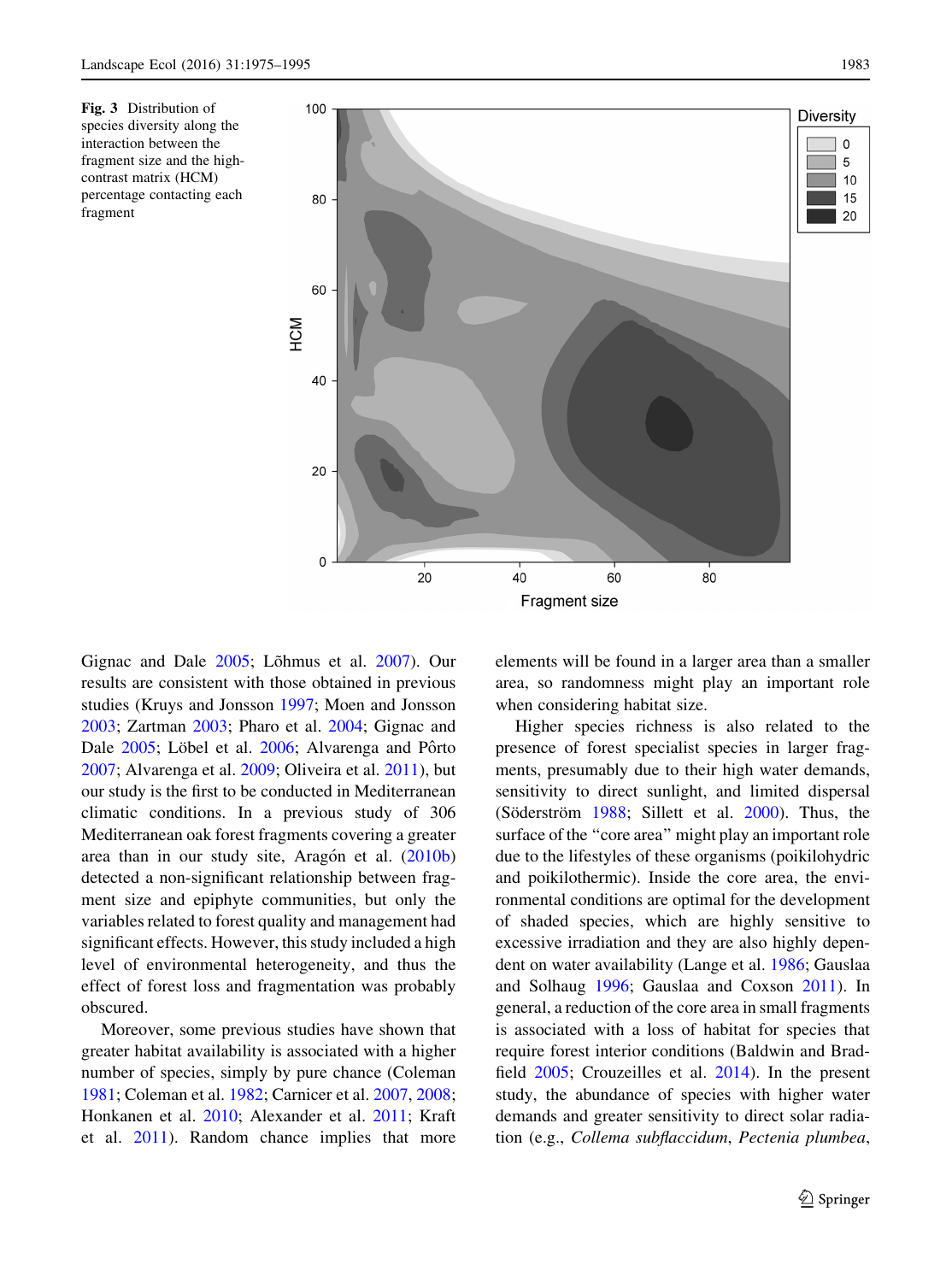| ֦             |  |
|---------------|--|
| .<br>.<br>.   |  |
|               |  |
|               |  |
|               |  |
| I             |  |
|               |  |
|               |  |
|               |  |
|               |  |
| ļ<br>ׅ֘֒<br>l |  |

<span id="page-9-0"></span>

|                                | Fragment     | level        |            |               |                   |              |                         |            |                        |                          |
|--------------------------------|--------------|--------------|------------|---------------|-------------------|--------------|-------------------------|------------|------------------------|--------------------------|
|                                | Presence     |              |            |               |                   | Abundance    |                         |            |                        |                          |
|                                | $\mathbf{E}$ | 2            | HCM        | M             | $\times$ HCM<br>R | $\mathbb{E}$ | $\overline{\mathbf{s}}$ | HCM        | M                      | $\times$ HCM<br>FS       |
| Lichens                        |              |              |            |               |                   |              |                         |            |                        |                          |
| Anaptychia ciliaris            |              |              |            |               |                   |              |                         |            |                        |                          |
| Bacidia rubella                |              |              |            | $-0.113*$     |                   | $0.094*$     |                         |            |                        |                          |
| Cladonia coniocraea            | $0.092**$    |              |            |               |                   | $0.074*$     |                         |            |                        |                          |
| Cladonia fimbriata             |              |              |            |               |                   |              |                         |            |                        |                          |
| $+$ Collema furfuraceum        |              |              |            |               |                   |              |                         |            |                        |                          |
| +Collema subflaccidum          |              |              |            |               |                   |              | $-2.043*$               |            |                        |                          |
| +Collema subnigrescens         |              |              |            |               |                   |              | $-1.566**$              |            |                        |                          |
| $+D$ . umhausense              |              |              |            | $-0.061*$     |                   | $0.047*$     |                         |            |                        |                          |
| +Fuscopamaria ignobilis        | $\mathbf{I}$ |              |            |               |                   | $0.048***$   |                         |            |                        |                          |
| $+$ Fuscopannaria mediterranea |              |              |            |               |                   |              |                         |            |                        |                          |
| $+$ Fuscopannaria olivacea     | $0.107*$     |              |            |               |                   | $0.096***$   |                         |            |                        |                          |
| Lepraria incana                | $0.112**$    |              | $0.037*$   | $0.047*$      |                   | $0.058***$   | $-1.740*$               |            | $-0.119*$<br>0.031*    |                          |
| $+ Leptogium furfuraceum$      | $0.208*$     | $-6.993*$    |            | $\frac{1}{1}$ |                   | $0.280***$   | $-7.821***$             | $0.161*$   |                        | $-0.004**$               |
| $+Neph\norma$ laevigatum       |              |              | $0.044*$   |               |                   | $0.028*$     |                         |            |                        | $\overline{\phantom{a}}$ |
| Normandina pulchella           | $0.072*$     |              |            |               |                   | $0.057*$     |                         |            |                        |                          |
| Ochrolechia balcanica          |              |              |            |               |                   |              |                         |            |                        |                          |
| Ochrolechia pallescens         |              |              |            | $-0.132*$     |                   |              |                         |            |                        |                          |
| Parmelia sulcata               |              |              |            | $-0.090**$    |                   |              | $-1.420***$             |            | $-0.037*$              |                          |
| Parmotrema chinense            |              | $1.528*$     |            |               |                   |              |                         |            |                        |                          |
| $+$ Pectenia plumbea           | $0.130**$    |              |            |               |                   | $0.075***$   |                         |            | $-0.185*$<br>$-0.025*$ |                          |
| Pertusaria albescens           |              |              |            |               |                   |              | $-0.829**$              |            |                        |                          |
| Pertusaria amara               |              |              |            |               |                   | $0.077***$   | $-2.068*$               |            |                        |                          |
| Pertusaria flavida             |              |              |            |               |                   |              | $-3.200***$             |            |                        |                          |
| Pertusaria hemisphaerica       |              |              |            |               |                   | $0.033*$     | $\mathsf I$             | $0.019*$   |                        |                          |
| Pertusaria pertusa             | $0.123***$   |              | $0.043*$   | $-0.109*$     | $-0.003**$        | $0.122***$   |                         | $0.044***$ | $-0.114**$             | $-0.000$                 |
| Phlyctis argena                |              |              |            |               |                   |              |                         |            |                        |                          |
| Physconia venusta              |              |              |            |               |                   |              |                         |            |                        |                          |
| +Scytinum lichenoides          |              | $\mathbf{I}$ |            | $0.076**$     |                   |              |                         |            |                        |                          |
| Waynea adscendens              | $0.133***$   |              | $0.058***$ | $0.067*$      | $-0.002*$         | $0.046**$    |                         | $0.045***$ | $0.035***$             | $-0.001*$                |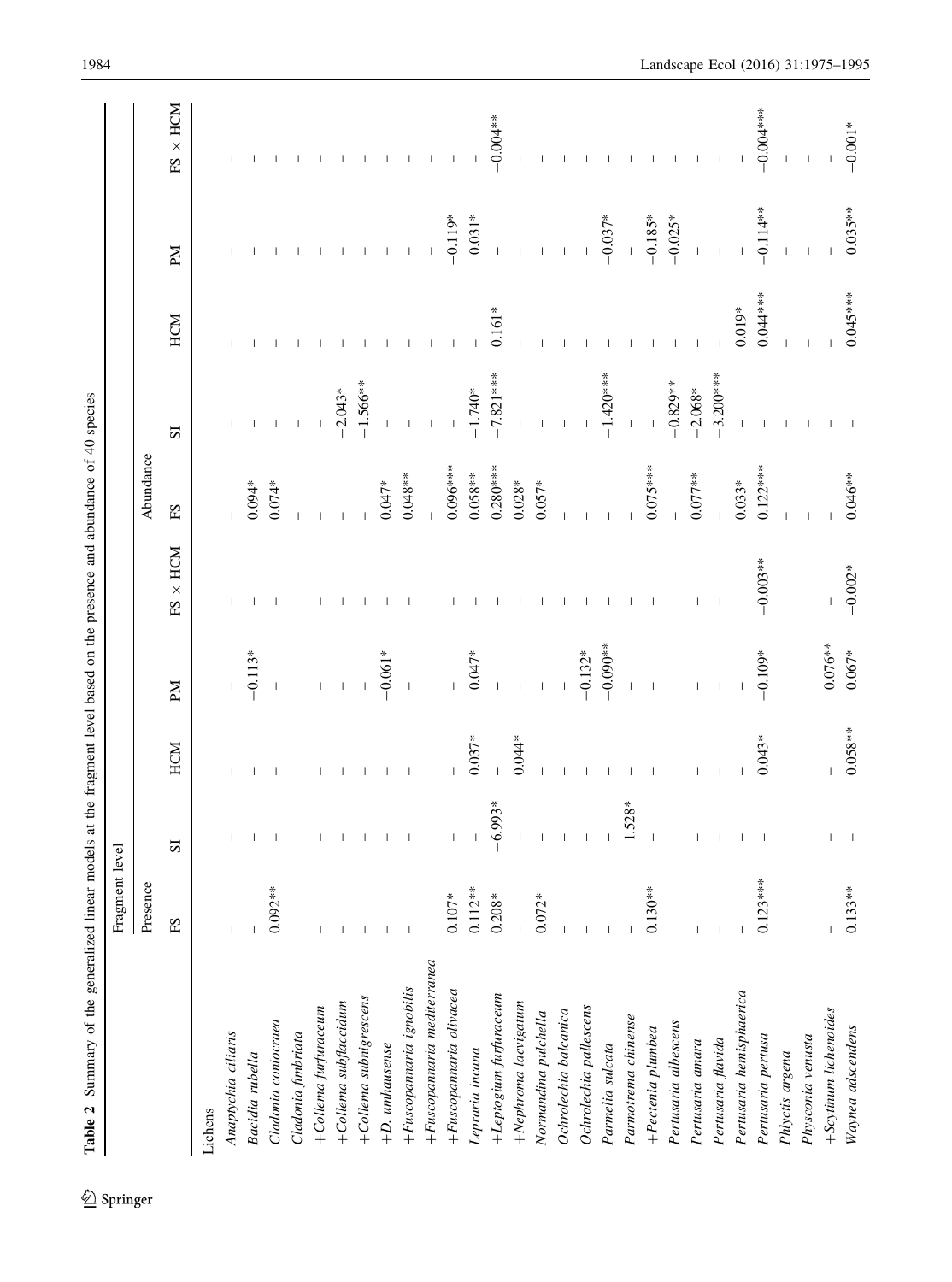| ₹      |  |
|--------|--|
| ⋍<br>Ξ |  |

|                                                                                                                  | Fragment level |                                                                                                                                                                                                                                                                                                                                                                                  |                          |                                                                                                                                                                                                                                                                                                                                                                                  |                             |                          |            |                |                |                          |
|------------------------------------------------------------------------------------------------------------------|----------------|----------------------------------------------------------------------------------------------------------------------------------------------------------------------------------------------------------------------------------------------------------------------------------------------------------------------------------------------------------------------------------|--------------------------|----------------------------------------------------------------------------------------------------------------------------------------------------------------------------------------------------------------------------------------------------------------------------------------------------------------------------------------------------------------------------------|-----------------------------|--------------------------|------------|----------------|----------------|--------------------------|
|                                                                                                                  | Presence       |                                                                                                                                                                                                                                                                                                                                                                                  |                          |                                                                                                                                                                                                                                                                                                                                                                                  |                             | Abundance                |            |                |                |                          |
|                                                                                                                  | ES             | 2                                                                                                                                                                                                                                                                                                                                                                                | HCM                      | M                                                                                                                                                                                                                                                                                                                                                                                | $\text{FS}\times\text{HCM}$ | ES                       | 51         | HCM            | Md             | $FS \times HCM$          |
| Waynea stoechadiana                                                                                              | I              | $\begin{array}{c} \rule{0pt}{2.5ex} \rule{0pt}{2.5ex} \rule{0pt}{2.5ex} \rule{0pt}{2.5ex} \rule{0pt}{2.5ex} \rule{0pt}{2.5ex} \rule{0pt}{2.5ex} \rule{0pt}{2.5ex} \rule{0pt}{2.5ex} \rule{0pt}{2.5ex} \rule{0pt}{2.5ex} \rule{0pt}{2.5ex} \rule{0pt}{2.5ex} \rule{0pt}{2.5ex} \rule{0pt}{2.5ex} \rule{0pt}{2.5ex} \rule{0pt}{2.5ex} \rule{0pt}{2.5ex} \rule{0pt}{2.5ex} \rule{0$ | $\overline{1}$           | $\begin{array}{c} \rule{0pt}{2.5ex} \rule{0pt}{2.5ex} \rule{0pt}{2.5ex} \rule{0pt}{2.5ex} \rule{0pt}{2.5ex} \rule{0pt}{2.5ex} \rule{0pt}{2.5ex} \rule{0pt}{2.5ex} \rule{0pt}{2.5ex} \rule{0pt}{2.5ex} \rule{0pt}{2.5ex} \rule{0pt}{2.5ex} \rule{0pt}{2.5ex} \rule{0pt}{2.5ex} \rule{0pt}{2.5ex} \rule{0pt}{2.5ex} \rule{0pt}{2.5ex} \rule{0pt}{2.5ex} \rule{0pt}{2.5ex} \rule{0$ | $\overline{\phantom{a}}$    | I                        | I          | Ī              | $\overline{1}$ | I                        |
| <b>Bryophytes</b>                                                                                                |                |                                                                                                                                                                                                                                                                                                                                                                                  |                          |                                                                                                                                                                                                                                                                                                                                                                                  |                             |                          |            |                |                |                          |
| Antitrichia californica                                                                                          |                |                                                                                                                                                                                                                                                                                                                                                                                  |                          |                                                                                                                                                                                                                                                                                                                                                                                  |                             |                          | I          |                | I              |                          |
| Fabronia pusilla                                                                                                 |                | Ī                                                                                                                                                                                                                                                                                                                                                                                | $0.055***$               | $\overline{\phantom{a}}$                                                                                                                                                                                                                                                                                                                                                         | $\overline{\phantom{a}}$    | $\overline{\phantom{a}}$ |            | $0.030**$      | $0.052***$     |                          |
| Frullania dilatata                                                                                               | $0.362*$       | Ī                                                                                                                                                                                                                                                                                                                                                                                | $0.062*$                 | I                                                                                                                                                                                                                                                                                                                                                                                |                             | I                        |            | $\overline{1}$ | Ī              |                          |
| Hypnum cupressiforme                                                                                             |                |                                                                                                                                                                                                                                                                                                                                                                                  |                          |                                                                                                                                                                                                                                                                                                                                                                                  |                             | I                        | I          |                |                |                          |
| Leucodon sciuroides                                                                                              | I              | I                                                                                                                                                                                                                                                                                                                                                                                | I                        | I                                                                                                                                                                                                                                                                                                                                                                                | $\overline{\phantom{a}}$    | $0.035*$                 | I          |                |                |                          |
| Orthotrichum affine                                                                                              |                | $\overline{\phantom{a}}$                                                                                                                                                                                                                                                                                                                                                         | $\overline{\phantom{a}}$ | $\overline{\phantom{a}}$                                                                                                                                                                                                                                                                                                                                                         | $\overline{\phantom{a}}$    | $\overline{1}$           | Ī          |                |                |                          |
| Orthotrichum diaphanum                                                                                           |                | $\overline{\phantom{a}}$                                                                                                                                                                                                                                                                                                                                                         | $\overline{\phantom{a}}$ | $\overline{\phantom{a}}$                                                                                                                                                                                                                                                                                                                                                         | $\overline{\phantom{a}}$    | $\overline{\phantom{a}}$ |            | Ï              |                |                          |
| Orthotrichum lyellii                                                                                             |                |                                                                                                                                                                                                                                                                                                                                                                                  |                          |                                                                                                                                                                                                                                                                                                                                                                                  |                             | $\overline{\phantom{a}}$ | $0.752***$ |                | $0.020*$       | $\overline{\phantom{a}}$ |
| Pterygynandrum filiforme                                                                                         | I              | I                                                                                                                                                                                                                                                                                                                                                                                | I                        | I                                                                                                                                                                                                                                                                                                                                                                                | I                           | I                        | I          | $0.023*$       | Ï              | Ï                        |
| Ulota crispa                                                                                                     |                | $\overline{\phantom{a}}$                                                                                                                                                                                                                                                                                                                                                         | I                        | I                                                                                                                                                                                                                                                                                                                                                                                | I                           | I                        | Ī          | Ī              | ı              | Ï                        |
| Only significant estimates are shown                                                                             |                |                                                                                                                                                                                                                                                                                                                                                                                  |                          |                                                                                                                                                                                                                                                                                                                                                                                  |                             |                          |            |                |                |                          |
| FS fragment size, SI shape index, HCM high-contrast matrix (%), PM pine matrix (%), + cyanolichens, · liverworts |                |                                                                                                                                                                                                                                                                                                                                                                                  |                          |                                                                                                                                                                                                                                                                                                                                                                                  |                             |                          |            |                |                |                          |
|                                                                                                                  |                |                                                                                                                                                                                                                                                                                                                                                                                  |                          |                                                                                                                                                                                                                                                                                                                                                                                  |                             |                          |            |                |                |                          |

\*  $P < 0.05$ ; \*\*  $P < 0.01$ ; \*\*\*  $P < 0.001$  $\ell\,P\,<\,0.05;$  \*\*  $P\,<\,0.01;$ 

Landscape Ecol (2016) 31:1975–1995 1985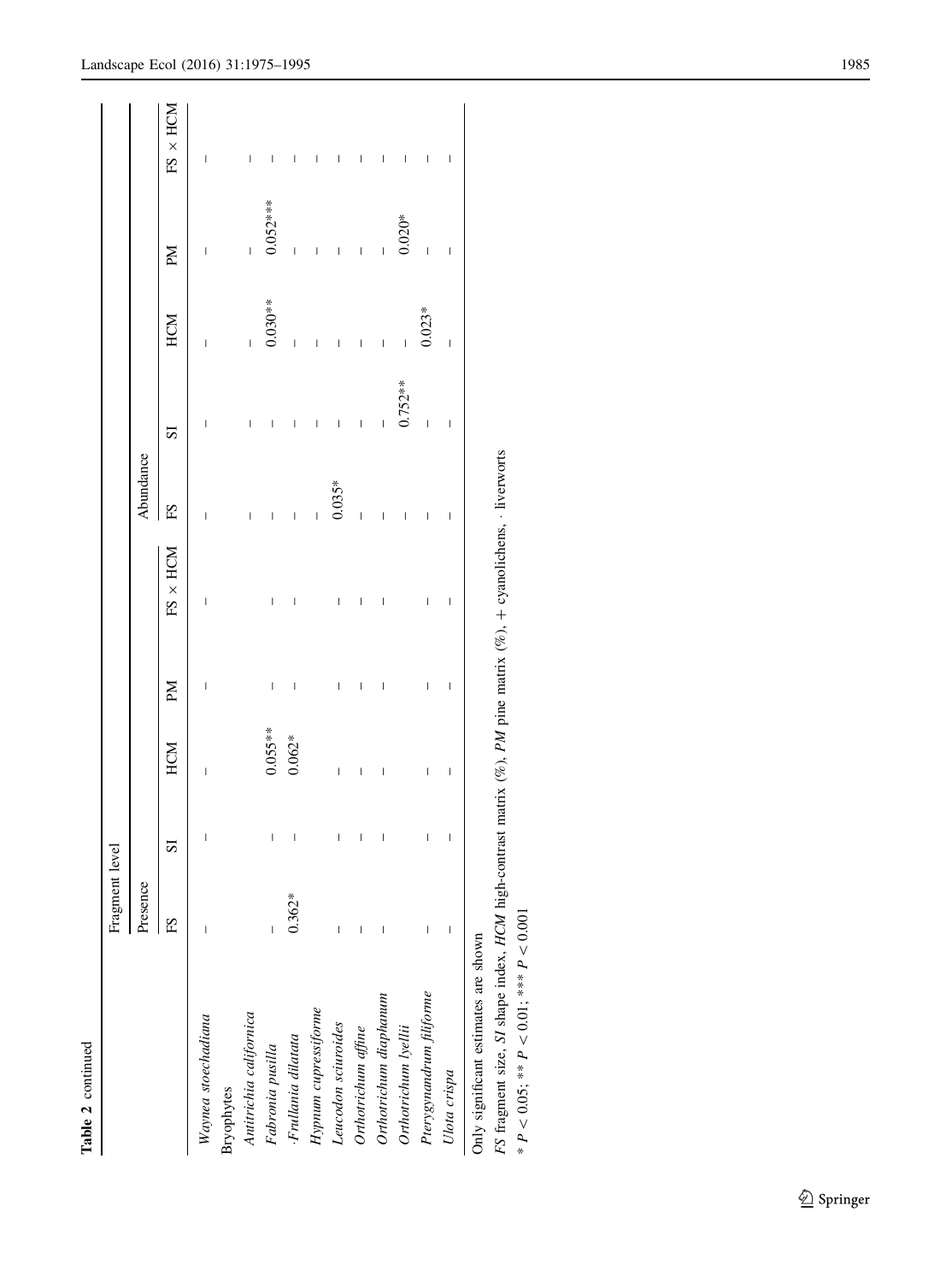| and the Selection of the Selection of the Selection of the Selection of the Selection of the Selection of the Selection of the Selection of the Selection of the Selection of the Selection of the Selection of the Selection |                           |                          |           |   |           |                       |           |          |                                                 |                          |
|-------------------------------------------------------------------------------------------------------------------------------------------------------------------------------------------------------------------------------|---------------------------|--------------------------|-----------|---|-----------|-----------------------|-----------|----------|-------------------------------------------------|--------------------------|
|                                                                                                                                                                                                                               | Plot level presence       |                          |           |   |           |                       |           |          |                                                 |                          |
|                                                                                                                                                                                                                               | Fragment level predictors |                          |           |   |           | Plot level predictors |           |          |                                                 |                          |
|                                                                                                                                                                                                                               | <u>ی</u><br>ا             |                          | Nd HCM PM |   |           |                       |           |          | FS × HCM Altitude Aspect Shrubland Canopy op dt |                          |
| Lichens                                                                                                                                                                                                                       |                           |                          |           |   |           |                       |           |          |                                                 |                          |
| Anaptychia ciliaris                                                                                                                                                                                                           |                           | $\overline{\phantom{a}}$ | $0.034*$  | I | $-0.002*$ | I                     | $-1.455*$ |          | $0.164***$                                      |                          |
| Bacidia rubella                                                                                                                                                                                                               | $0.161**$                 | I                        |           |   |           | I                     |           |          |                                                 | $\overline{\phantom{a}}$ |
| Cladonia coniocraea                                                                                                                                                                                                           |                           | I                        | I         | I | I         | I                     | I         |          | I                                               | $\overline{\phantom{a}}$ |
| Cladonia fimbriata                                                                                                                                                                                                            |                           | I                        | I         | I | I         | I                     | $1.301*$  |          |                                                 | I                        |
| $+$ Collema furfuraceum                                                                                                                                                                                                       |                           | I                        |           |   | I         | I                     | I         | $-0.028$ |                                                 |                          |

Table 3 Summary of the generalized linear mixed models at the plot level based on the presence of 40 species  $\frac{1}{2}$  $\overline{u}$  $\ddot{\mathbf{z}}$  $\overline{a}$ غ<br>ب  $\frac{1}{2}$  $\ddot{ }$ ملمان J,  $\ddot{\phantom{0}}$ تنا استند  $\mathbf{f}$  $T<sub>ab</sub>$   $T<sub>ab</sub>$   $T<sub>ab</sub>$ 

<span id="page-11-0"></span>

|                                | Plot level presence       |                         |           |                   |                 |                                           |                          |                               |                          |                          |
|--------------------------------|---------------------------|-------------------------|-----------|-------------------|-----------------|-------------------------------------------|--------------------------|-------------------------------|--------------------------|--------------------------|
|                                | Fragment level predictors |                         |           |                   |                 | Plot level predictors                     |                          |                               |                          |                          |
|                                | $\mathbb{E}$              | $\overline{\mathbf{s}}$ | HCM       | PМ                | $FS \times HCM$ | Altitude                                  | Aspect                   | Shrubland                     | Canopy op                | dbh plot                 |
| ichens                         |                           |                         |           |                   |                 |                                           |                          |                               |                          |                          |
| Anaptychia ciliaris            |                           |                         | $0.034*$  | $\mathbf{L}$      | $-0.002*$       |                                           | $-1.455*$                |                               | $0.164***$               | $0.287***$               |
| Bacidia rubella                | $0.161**$                 |                         |           |                   |                 |                                           |                          | $1 + 1 + 0.028$               |                          |                          |
| Cladonia coniocraea            |                           |                         |           |                   |                 | $\overline{\phantom{0}}$                  |                          |                               |                          | $\overline{\phantom{a}}$ |
| Cladonia fimbriata             |                           |                         |           | $-1$ $-1$         |                 |                                           | $1.301*$                 |                               |                          |                          |
| $+ Collema\ function$          |                           |                         |           |                   |                 |                                           |                          |                               |                          |                          |
| +Collema subflaccidum          | $0.099***$                |                         |           | $\mathsf{I}$      | $\perp$         |                                           |                          |                               |                          | $0.225*$                 |
| +Collema subnigrescens         |                           |                         |           | $0.044**$         |                 |                                           | $-1.950***$<br>$-1.036*$ |                               |                          | $0.129*$                 |
| $+D$ . umhausense              |                           |                         |           |                   |                 |                                           |                          |                               |                          |                          |
| +Fuscopannaria ignobilis       | $0.089\ast$               |                         |           | $\mathsf{L}$      |                 |                                           |                          |                               |                          |                          |
| $+$ Fuscopannaria mediterranea | $0.087***$                |                         | $0.050**$ | $\sim 1$          | $-0.002*$       | $\begin{array}{r} 1 \ -0.008 \end{array}$ | $-1.186*$                | $\hat{1} = \hat{1} = \hat{1}$ |                          |                          |
| $+Fuscopannaria olivacea$      | $0.075*$                  |                         |           | $\bar{1}$         | $\overline{1}$  |                                           | $\overline{1}$           |                               |                          |                          |
| Lepraria incana                | $0.039*$                  |                         |           | $\frac{1}{2}$     |                 |                                           |                          | $\mathbf{1}$                  |                          |                          |
| $+ Lepo$ gium furfuraceum      |                           |                         |           |                   |                 |                                           |                          |                               |                          |                          |
| +Nephroma laevigatum           | $0.147*$                  |                         | $0.054*$  |                   |                 |                                           |                          | $\mathbf{I}$                  |                          |                          |
| Normandina pulchella           | $0.073*$                  |                         |           | $\bar{1} = 1 - 1$ |                 |                                           |                          | $\blacksquare$                |                          |                          |
| Ochrolechia balcanica          |                           |                         |           |                   | $\mathsf{I}$    |                                           |                          | $\mathbb{L}$                  |                          |                          |
| Ochrolechia pallescens         |                           |                         |           | $\bar{\Gamma}$    |                 |                                           |                          | $\mathbf{I}$                  | $\mathsf I$              |                          |
| Parmelia sulcata               |                           |                         |           | $-0.048**$        |                 |                                           |                          | $\blacksquare$                | $\overline{\phantom{a}}$ |                          |
| Parmotrema chinense            |                           |                         |           | $\overline{1}$    |                 |                                           |                          |                               |                          |                          |
| $+$ Pectenia plumbea           | $0.168*$                  |                         |           |                   |                 |                                           |                          |                               |                          |                          |
| Pertusaria albescens           |                           |                         |           | $\bar{1} = 1$     |                 | $11110000$<br>$-0.005111$                 |                          | $\sim$ 1                      |                          |                          |
| Pertusaria amara               |                           |                         |           |                   |                 |                                           |                          |                               |                          |                          |
| Pertusaria flavida             |                           |                         |           | $\overline{1}$    |                 | $-0.008*$                                 |                          |                               |                          |                          |
| Pertusaria hemisphaerica       |                           |                         |           |                   |                 |                                           |                          |                               |                          |                          |
| Pertusaria pertusa             | $0.108***$                |                         | $0.032*$  | $-0.121*$         | $-0.003**$      | $\overline{1}$                            | $\mathsf I$              | $\mathbf{I}$                  | $\mathsf I$              | $\mathbf{I}$             |
| Phlyctis argena                |                           |                         |           |                   |                 |                                           |                          |                               |                          |                          |
| Physconia venusta              |                           |                         |           |                   |                 |                                           |                          |                               |                          |                          |
| +Scytinum lichenoides          |                           |                         |           | $0.093***$        |                 |                                           |                          |                               |                          |                          |
| Waynea adscendens              | $0.193**$                 |                         | $0.119**$ |                   |                 |                                           |                          | $0.026*$                      |                          |                          |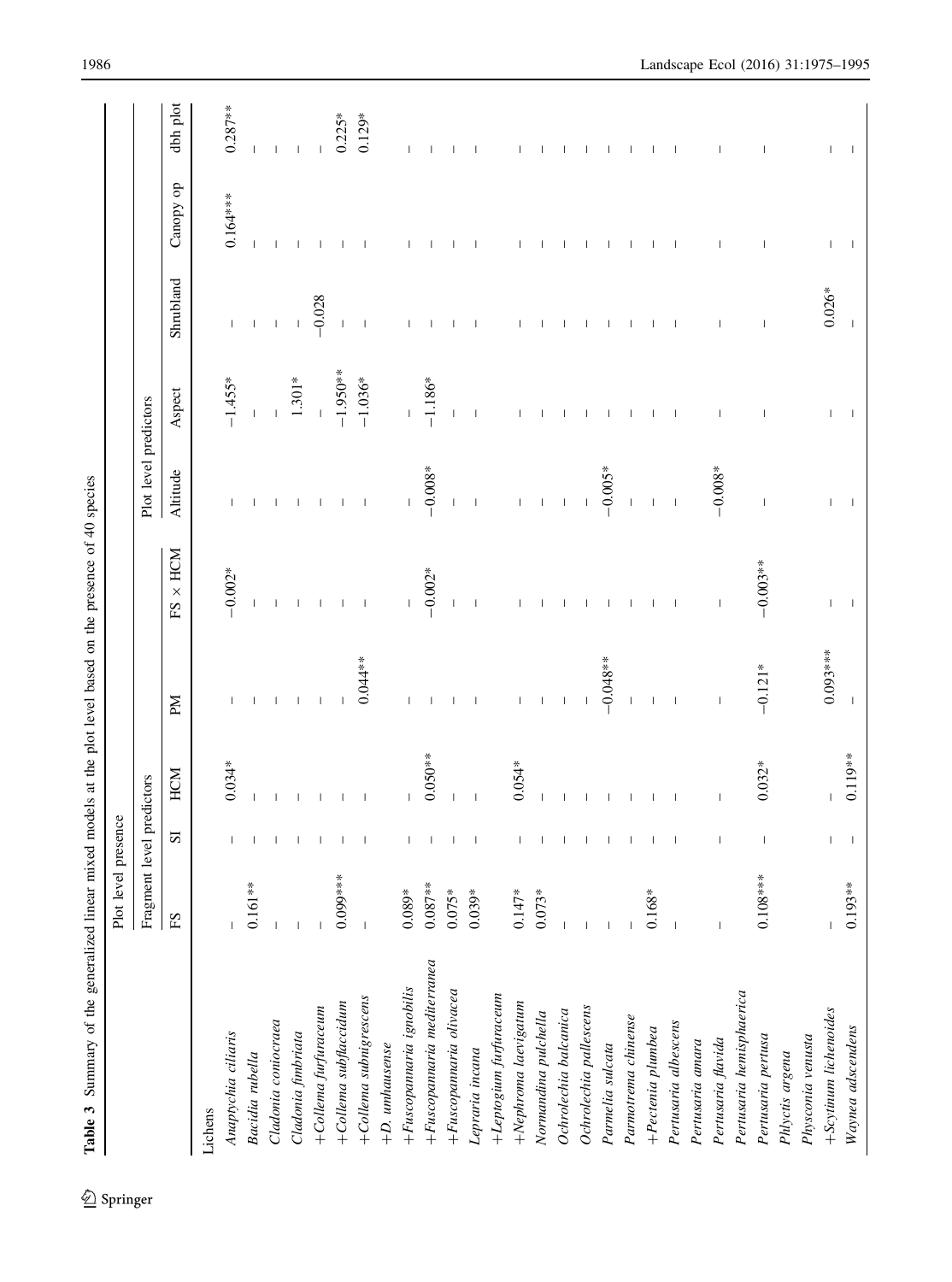|                                      | Plot level presence       |                                                                                                                                                                                                                                                                                                                                                                                  |                |                |                             |                       |        |                                              |   |            |
|--------------------------------------|---------------------------|----------------------------------------------------------------------------------------------------------------------------------------------------------------------------------------------------------------------------------------------------------------------------------------------------------------------------------------------------------------------------------|----------------|----------------|-----------------------------|-----------------------|--------|----------------------------------------------|---|------------|
|                                      | Fragment level predictors |                                                                                                                                                                                                                                                                                                                                                                                  |                |                |                             | Plot level predictors |        |                                              |   |            |
|                                      | ES                        |                                                                                                                                                                                                                                                                                                                                                                                  | SI HCM         | M              | $\text{FS}\times\text{HCM}$ |                       |        | Altitude Aspect Shrubland Canopy op dbh plot |   |            |
| Waynea stoechadiana                  | $0.101*$                  | $\begin{array}{c} \rule{0pt}{2.5ex} \rule{0pt}{2.5ex} \rule{0pt}{2.5ex} \rule{0pt}{2.5ex} \rule{0pt}{2.5ex} \rule{0pt}{2.5ex} \rule{0pt}{2.5ex} \rule{0pt}{2.5ex} \rule{0pt}{2.5ex} \rule{0pt}{2.5ex} \rule{0pt}{2.5ex} \rule{0pt}{2.5ex} \rule{0pt}{2.5ex} \rule{0pt}{2.5ex} \rule{0pt}{2.5ex} \rule{0pt}{2.5ex} \rule{0pt}{2.5ex} \rule{0pt}{2.5ex} \rule{0pt}{2.5ex} \rule{0$ | Ī              | I              | $\overline{1}$              | I                     | $\mid$ | I                                            | I | $0.438***$ |
| Bryophytes                           |                           |                                                                                                                                                                                                                                                                                                                                                                                  |                |                |                             |                       |        |                                              |   |            |
| Antitrichia californica              | $0.051*$                  | I                                                                                                                                                                                                                                                                                                                                                                                | $\overline{1}$ | $\overline{1}$ | $-0.001*$                   | I                     | I      |                                              |   |            |
| ${\small Fabronia~pusha}$            |                           |                                                                                                                                                                                                                                                                                                                                                                                  | $0.062***$     | $0.099***$     |                             |                       |        |                                              |   |            |
| Frullania dilatata                   |                           | I                                                                                                                                                                                                                                                                                                                                                                                |                |                | I                           |                       |        |                                              |   |            |
| Hypnum cupressiforme                 | I                         | I                                                                                                                                                                                                                                                                                                                                                                                |                |                | I                           |                       |        |                                              |   |            |
| Leucodon sciuroides                  | $0.050*$                  | I                                                                                                                                                                                                                                                                                                                                                                                |                |                | I                           | I                     | I      | I                                            |   |            |
| Orthotrichum affine                  |                           |                                                                                                                                                                                                                                                                                                                                                                                  |                |                |                             |                       |        |                                              |   |            |
| Orthotrichum diaphanum               |                           | I                                                                                                                                                                                                                                                                                                                                                                                |                | $0.050*$       |                             |                       | I      |                                              |   |            |
| Orthotrichum lyellii                 | I                         | I                                                                                                                                                                                                                                                                                                                                                                                |                |                | Ī                           |                       | I      |                                              | I |            |
| Pterygynandrum filiforme             | I                         | $\overline{\phantom{a}}$                                                                                                                                                                                                                                                                                                                                                         | $0.043***$     |                |                             | $-0.008**$            | I      | I                                            | Ī |            |
| Ulota crispa                         |                           | I                                                                                                                                                                                                                                                                                                                                                                                | Ï              |                |                             |                       | I      |                                              | I |            |
| Only significant estimates are shown |                           |                                                                                                                                                                                                                                                                                                                                                                                  |                |                |                             |                       |        |                                              |   |            |

Only significant estimates are shown<br>FS fragment size, SI shape index, HCM high-contrast matrix (%), PM pine matrix (%), *canopy op* canopy openness, *dbh plot* the mean diameter at breast height of all the trees in a<br>plot FS fragment size, SI shape index, HCM high-contrast matrix (%), PM pine matrix (%), canopy openness, and plot the mean diameter at breast height of all the trees in a liverworts plot, + cyanolichens, -

\*  $P < 0.05$ ; \*\*  $P < 0.01$ ; \*\*\*  $P < 0.001$  $\gamma \colon P < 0.05;$  \*\*  $P < 0.01;$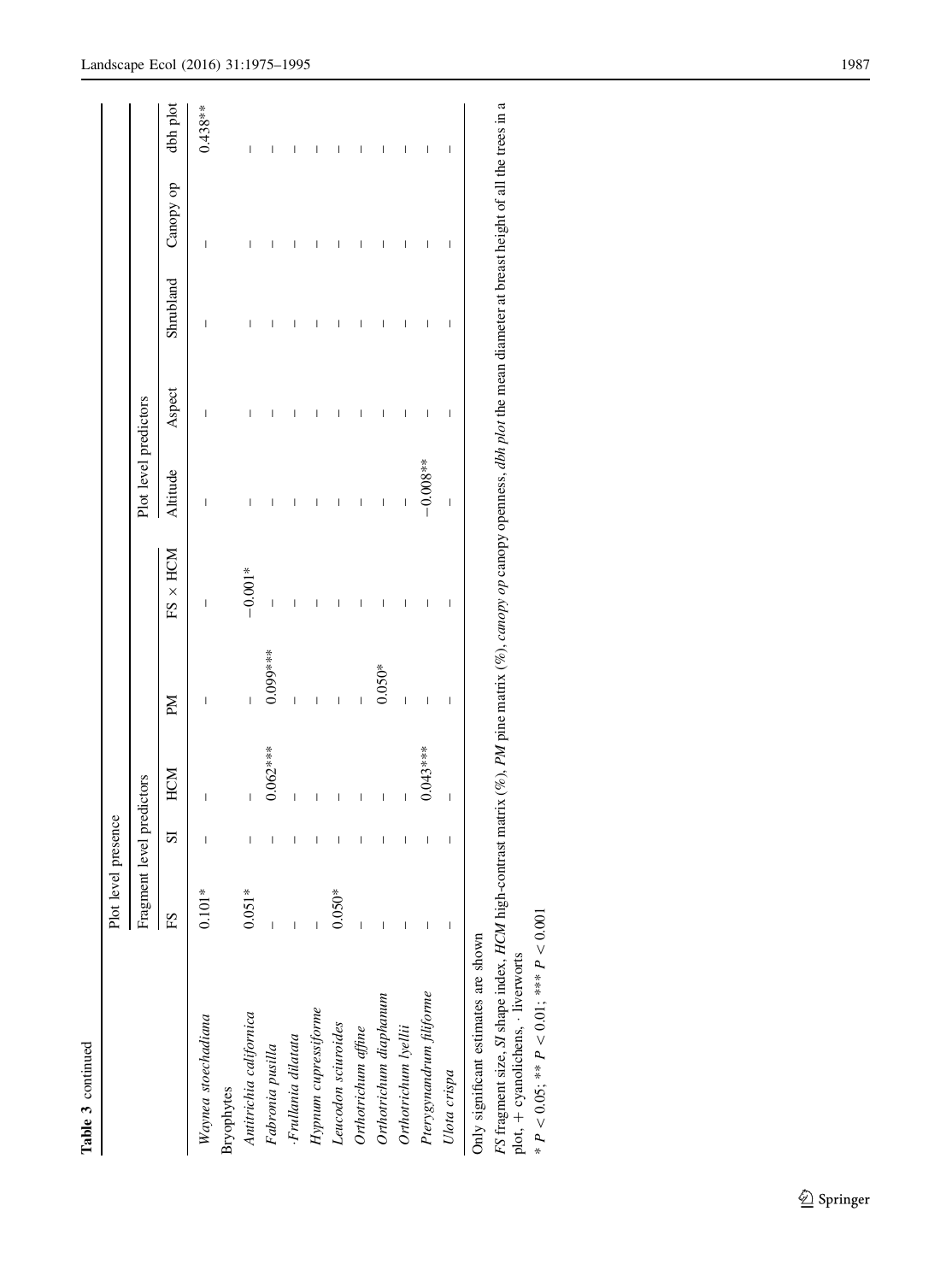| Ï<br>l<br>$\overline{\phantom{a}}$<br>ׅ֘֒<br>I | ĺ |
|------------------------------------------------|---|

<span id="page-13-0"></span>

|                                | Plot level abundance |                           |            |             |                              |                       |             |             |             |             |
|--------------------------------|----------------------|---------------------------|------------|-------------|------------------------------|-----------------------|-------------|-------------|-------------|-------------|
|                                |                      | Fragment level predictors |            |             |                              | Plot level predictors |             |             |             |             |
|                                | $\mathop{\text{E}}$  | $\overline{\mathbf{s}}$   | HCM        | M           | <b>NOH</b><br>$\times$<br>FS | Altitude              | Aspect      | Shrubland   | Canopy op   | dbh plot    |
| Lichens                        |                      |                           |            |             |                              |                       |             |             |             |             |
| Anaptychia ciliaris            |                      |                           |            |             |                              |                       | $-1.748***$ |             | $0.247***$  |             |
| Bacidia rubella                |                      |                           |            |             |                              |                       |             |             | $0.033*$    | $0.179***$  |
| Cladonia coniocraea            |                      |                           |            |             |                              |                       |             |             | $-0.132***$ | $-0.641**$  |
| Cladonia fimbriata             |                      |                           |            |             | $-0.001*$                    |                       | $0.576***$  | $0.006***$  |             |             |
| $+$ Collema furfuraceum        | $0.050*$             |                           | $0.030*$   |             |                              | $-0.006***$           |             | $-0.007**$  | $-0.024***$ |             |
| +Collema subflaccidum          |                      |                           |            |             |                              | $-0.006*$             | $-0.434***$ |             | $-0.046***$ | $0.033*$    |
| +Collema subnigrescens         |                      | $2.457*$                  |            |             |                              |                       | $-0.685***$ |             | $0.058***$  | $0.061***$  |
| $+D.$ umhausense               |                      |                           |            |             |                              | $0.008**$             | $-1.645***$ |             | $-0.083***$ |             |
| +Fuscopamaria ignobilis        |                      |                           |            |             |                              |                       |             |             |             | $0.058***$  |
| $+$ Fuscopannaria mediterranea |                      |                           |            |             |                              |                       | $0.425***$  | $-0.003*$   | $-0.024*$   |             |
| $+Fuscopannaria olivacea$      |                      |                           |            |             |                              | $0.030***$            | $-1.880***$ |             | $-0.224***$ | $0.192***$  |
| Lepraria incana                | $0.064*$             |                           |            | $0.046*$    |                              | $\sf I$               |             |             |             |             |
| $+Leptogium furfuraceum$       |                      |                           |            |             |                              |                       | $-2.111*$   |             | $0.179***$  | $0.280***$  |
| $+Nephroma$ laevigatum         | $0.072*$             |                           |            |             |                              | $-0.0017*$            | $0.241***$  |             | $-0.003*$   | $-0.026***$ |
| Normandina pulchella           |                      |                           |            |             |                              |                       | $1.028**$   | $0.043**$   | $\,$ $\,$   | $-0.210*$   |
| Ochrolechia balcanica          |                      |                           |            |             |                              |                       | $-1.541***$ | $-0.022**$  |             | $0.195***$  |
| Ochrolechia pallescens         |                      |                           |            |             |                              |                       | $-1.196*$   | $-0.039*$   | $0.053**$   |             |
| Parmelia sulcata               |                      |                           |            | $-0.060**$  |                              |                       | $0.380***$  | $0.009***$  | $0.048***$  | $-0.067***$ |
| Parmotrema chinense            |                      |                           |            |             |                              | $-0.021*$             |             |             |             | $-0.715***$ |
| $+$ Pectenia plumbea           |                      |                           |            |             |                              | $0.010***$            |             |             |             |             |
| Pertusaria albescens           |                      |                           |            | $-0.033*$   |                              | $0.002**$             | $-0.111*$   | $0.004***$  |             |             |
| Pertusaria amara               |                      |                           |            |             |                              | $\overline{1}$        |             | $-0.058***$ | $0.056***$  | $-0.049**$  |
| Pertusaria flavida             |                      |                           |            |             |                              |                       | $1.265***$  |             |             | $-0.108***$ |
| Pertusaria hemisphaerica       | $0.060***$           |                           | $0.038***$ |             | $-0.001*$                    | $-0.008***$           | $-0.936***$ |             |             | $-0.058***$ |
| Pertusaria pertusa             | $0.180**$            |                           | $0.069*$   |             | $-0.005*$                    |                       |             |             |             |             |
| Phlyctis argena                |                      |                           |            |             |                              | $-0.003***$           | $-0.130***$ | $-0.003***$ |             | $-0.019***$ |
| Physconia venusta              |                      |                           |            |             |                              |                       | $0.068**$   | $0.003***$  | $-0.007***$ | $0.007*$    |
| $+$ Scytmium lichenoides       |                      |                           |            | $0.098\ast$ |                              |                       | $-0.933***$ |             |             | $0.158***$  |
| Waynea adscendens              | $0.119**$            |                           | $0.086***$ | $0.079**$   | $-0.002*$                    |                       |             | $-0.014***$ | $-0.012**$  |             |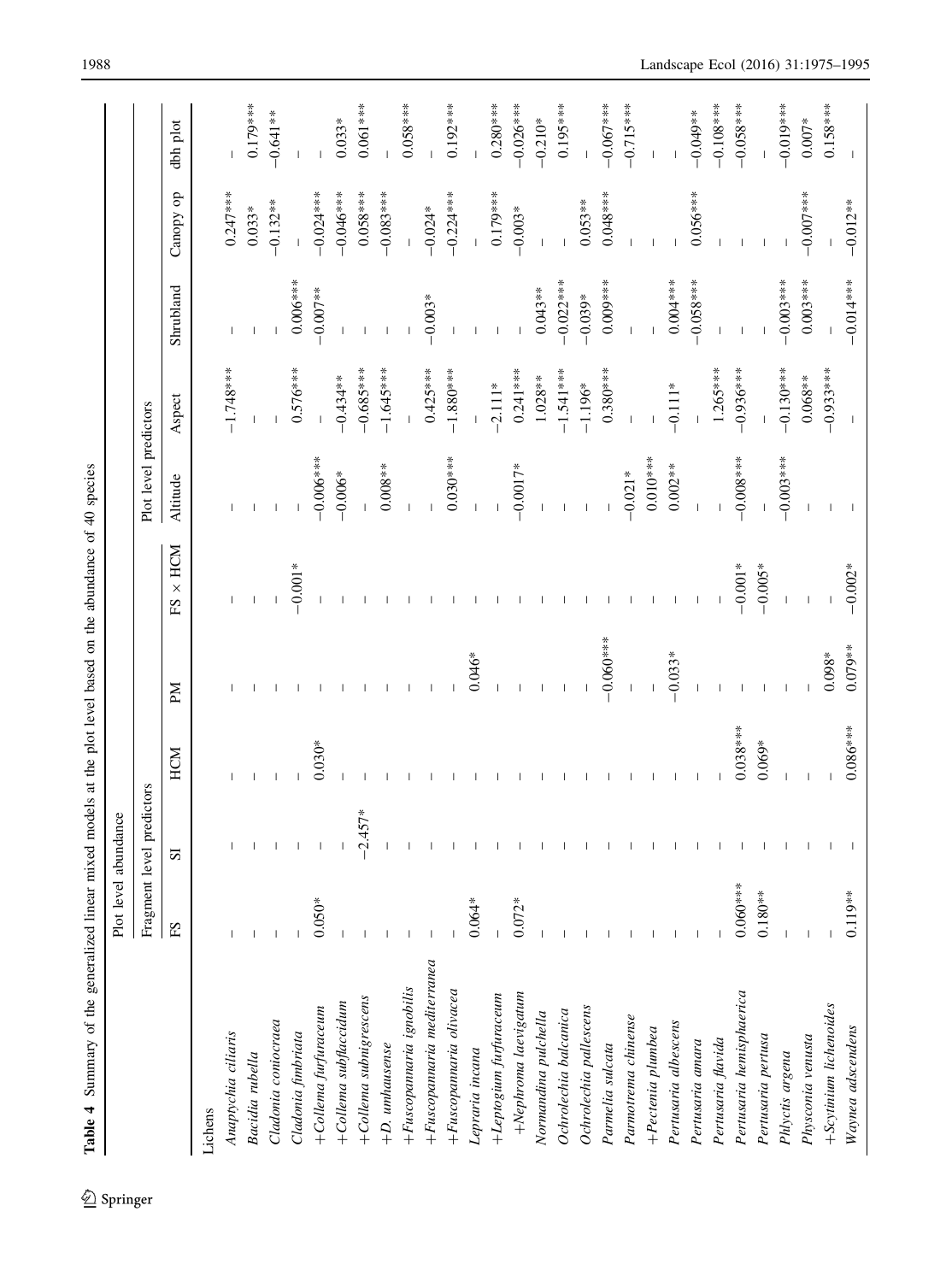|                                      | Plot level | abundance                 |           |            |                                  |                       |                                   |             |                              |             |
|--------------------------------------|------------|---------------------------|-----------|------------|----------------------------------|-----------------------|-----------------------------------|-------------|------------------------------|-------------|
|                                      |            | Fragment level predictors |           |            |                                  | Plot level predictors |                                   |             |                              |             |
|                                      | ES         | 5                         | HCM       | Nd         | $\texttt{FCN}\times\texttt{HCM}$ | Altitude              | Aspect                            |             | Shrubland Canopy op dbh plot |             |
| Waynea stoechadiana                  |            |                           |           |            |                                  | $0.030***$            |                                   |             |                              | $0.176***$  |
| <b>Bryophytes</b>                    |            |                           |           |            |                                  |                       |                                   |             |                              |             |
| Antitrichia californica              | $0.033*$   |                           |           |            | $-0.001**$                       | $-0.003***$           | $-0.232***$                       | $-0.007***$ | $-0.008***$                  | $0.021***$  |
| Fabronia pusilla                     |            |                           | $0.080**$ | $0.084*$   |                                  |                       | $-0.489***$                       | $0.021***$  | $-0.018***$                  | $0.024*$    |
| Frullania dilatata                   |            |                           |           |            |                                  | $-0.003***$           | $-0.111**$                        |             | $-0.022***$                  | $-0.047***$ |
| Hypnum cupressiforme                 |            |                           |           |            |                                  | $0.004***$            | $0.060\ensuremath{^{\mathrm{*}}}$ | $-0.003***$ | $-0.013***$                  |             |
| Leucodon sciuroides                  |            |                           | $0.038*$  |            |                                  | $-0.004***$           | $0.305***$                        |             |                              |             |
| Orthotrichum affine                  |            |                           |           | $0.046*$   |                                  | $-0.006***$           | $0.293**$                         |             | $0.027***$                   | $-0.032*$   |
| Orthotrichum diaphanum               | I          | $1.433*$                  |           | $0.056*$   | I                                | $-0.012***$           |                                   |             |                              |             |
| Orthotrichum lyellii                 | I          | $1.051**$                 | $0.015*$  | $0.031***$ | I                                | $-0.002***$           |                                   | I           |                              |             |
| Pterygynandrum filiforme             |            |                           | $0.040**$ |            |                                  | $-0.004**$            | $0.288***$                        |             |                              |             |
| Ulota crispa                         |            |                           |           |            | I                                |                       |                                   |             | $-0.089**$                   |             |
| Only significant estimates are shown |            |                           |           |            |                                  |                       |                                   |             |                              |             |

Only significant estimates are shown<br>FS fragment size, SI shape index, HCM high-contrast matrix (%), PM pine matrix (%), *canopy op* canopy openness, *dbh plot* the mean diameter at breast height of all the trees in a<br>plot FS fragment size, SI shape index, HCM high-contrast matrix (%), PM pine matrix (%), canopy openness, all plot the mean diameter at breast height of all the trees in a \*  $P < 0.05$ ; \*\*  $P < 0.01$ ; \*\*\*  $P < 0.001$  $\gamma\colon P< 0.05;$  \*\*  $P\leqslant 0.01;$  liverworts plot, + cyanolichens; -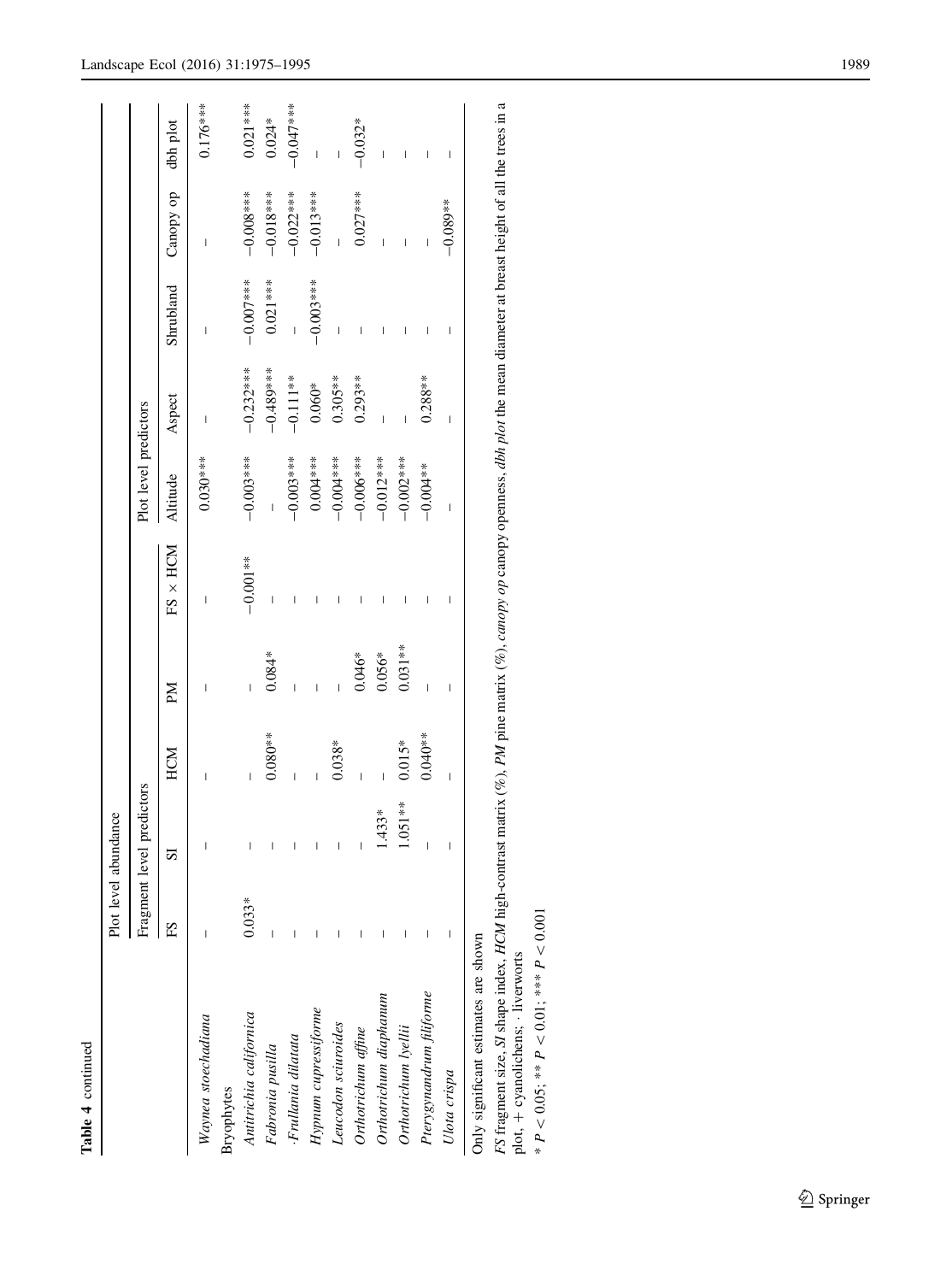Fuscopannaria ignobilis, F. olivacea and Leucodon sciuroides) was much lower in smaller fragments that lacked a core area. Therefore, the loss of higher humidity conditions and shade, which are linked to losses of the forest ''core area'', lead to the disappearance of Mediterranean forest specialists, as well as an increase in the similarity of taxa that can be found in the different environments within each fragment.

The species richness and similarity were not affected significantly by the forest shape, but the epiphytic diversity was lower in more irregular fragments (Table [1\)](#page-6-0). The fragment shape determines the perimeter/area relationship, and thus it can be interpreted as the incidence of the edge effect (Didham and Ewers [2012](#page-18-0)). Previous studies have demonstrated the relationships between more irregular fragments and different groups of organisms. For example, more irregular fragments are associated with lower amphibian and reptile richness (Cabrera-Guzmán and Reynoso [2012](#page-18-0)), as well as changes in the community composition of web-producing spiders (Baldissera et al. [2012\)](#page-17-0), while several studies have demonstrated an association with the increased richness of understory herbs (Honnay et al. [1999;](#page-18-0) De Sanctis et al. [2010](#page-18-0); Lomba et al. [2011](#page-19-0)). However, the larger fragments in our landscape had higher irregularity values, and thus although there was an edge effect, the large fragments facilitated the existence of the core area. Thus, the negative effect of irregularity (forest edge) on epiphytic communities could be mitigated by the fragment size due to the presence of more shade and a more humid interior environment.

The negative effect of fragment irregularity on the species diversity appears to act via the edge effect according to previous analyses of forest species (Yamaura et al. [2008\)](#page-20-0). This was also the case for some interior forest lichens in the present study (Tables [2](#page-9-0), [3](#page-11-0), [4;](#page-13-0) e.g., Collema subnigrescens, L. incana, Leptogium furfuraceum, and Pertusaria amara), which were negatively affected by the higher edge effect in the more irregular fragments. Thus, the replacement of these typical forest species by generalist species is to be expected in more irregular fragments. Few studies have analyzed the relationship between epiphyte communities and forest fragment shape but, in agreement with our results, previous studies of the edge effect in Mediterranean epiphyte communities have highlighted the major influence of microclimatic gradients perpendicular to the edge,

which modify the diversity and community composition, but not the richness (Belinchón et al.  $2007$ ; Brunialti et al. [2013](#page-18-0)). Conversely, at the plot level, the diversity was not affected by the fragment shape, but was additionally determined by two contrasting factors: the shrubland cover, which breaks the wind flow and provides shady and humid conditions (Aragón et al. [2010a](#page-17-0)), and a higher canopy openness, which allows that more solar radiation reaches the trunks and generates a higher water evaporation (Machado and Reich [1999](#page-19-0)). Regarding the wide heterogeneity of requirements of the whole community (see Results section), the creation of different microhabitats by antagonistic conditions inside the fragments could be a key factor for the increase of diversity at the plot level (Jonsson and Jonsell [1999](#page-19-0); Gignac and Dale [2005](#page-18-0)).

The amount of HCM surrounding the fragments clearly had a positive effect on the total species richness, and on the richness of lichens and bryophytes separately (Table [1\)](#page-6-0). Similarly, the diversity and community similarity were also higher. In contrast to our expectation and to the ''matrix structural similarity'' hypothesis (Prevedello and Vieira [2010\)](#page-19-0), the HCM appeared to have some beneficial effects on the biodiversity parameters, but only in certain cases, because its interaction with fragment size had the opposite effects on lichen richness and diversity.

The quality and spatial configuration of the matrix can enhance or mitigate the effects of forest loss and fragmentation in a pre-existing community, as reported previously (Murphy and Lovett-Doust [2004;](#page-19-0) Kupfer et al. [2006](#page-19-0)). The matrix can influence the inhabitants of a forest fragment in three ways: resource availability, allowing or preventing dispersal of organisms, and modifying the microclimatic forest conditions (Driscoll et al. [2013](#page-18-0)). A HCM does not improve the resource availability for epiphytic species because most are not capable of living there. In addition, this type of matrix does not mitigate the harshness of the edge conditions because of its structural configuration. Its structure lacks trees or even woody vegetation in most cases, thereby modifying the characteristic temperature, humidity, and light conditions in the forest core (Murcia [1995](#page-19-0); Bergès et al. [2013](#page-18-0); Driscoll et al. 2013). However, HCM that comprises crops, stone slopes, or shrubland can have a positive effect on dispersal because these land types do not present a barrier that prevents the arrival of new propagules. Previous studies by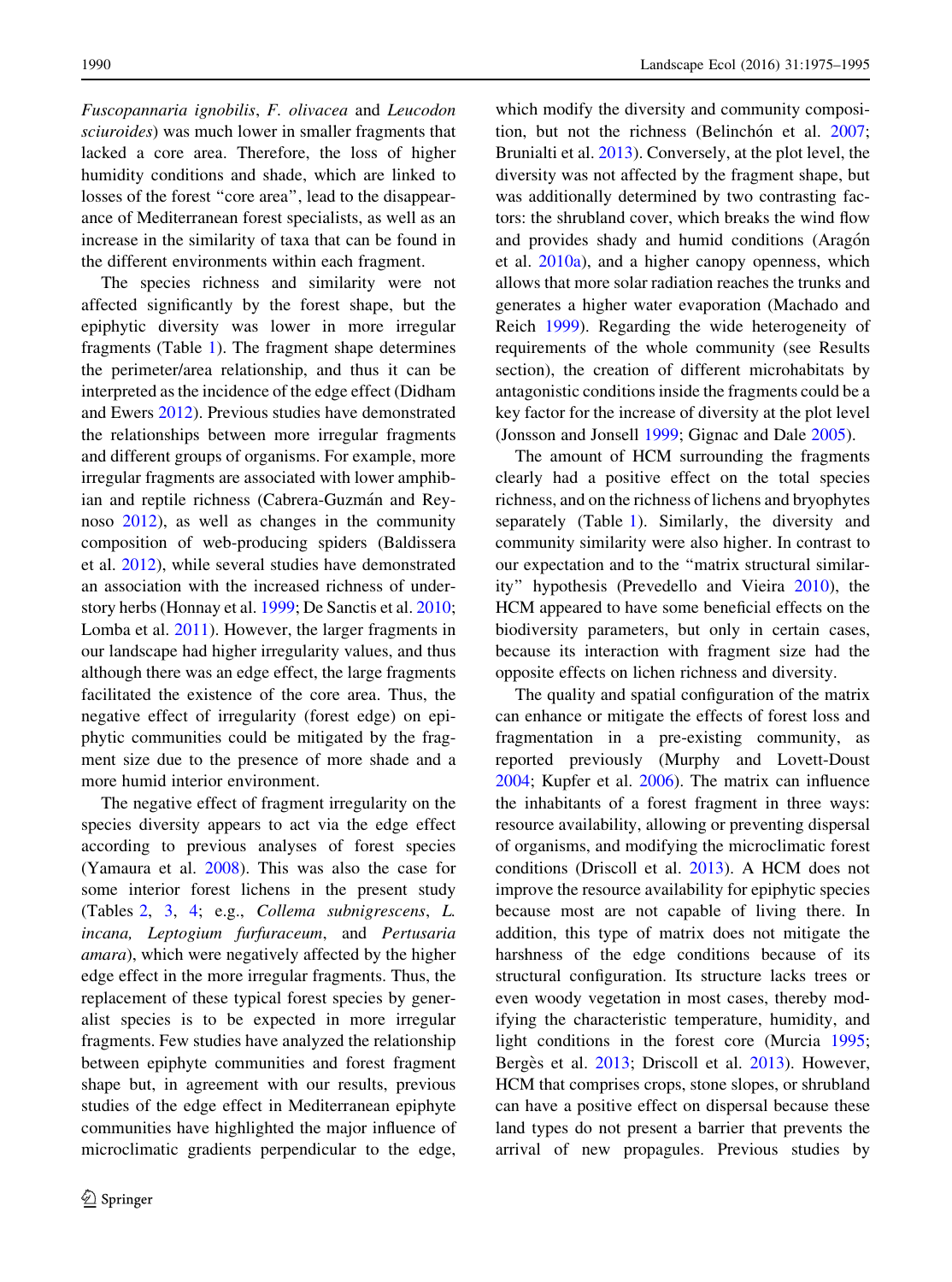Johansson and Ehrlén  $(2003)$  $(2003)$  and Belinchon et al. [\(2009](#page-17-0)) showed that pine plantations surrounding forest fragments act as filters for lichen species, thereby hindering the establishment of new individuals. Finally, the interaction between fragment size and HCM can be interpreted as a beneficial effect of matrix, which is more important when the fragment size is small because the core area is also much smaller, where this allows the arrival of new propagules, thereby significantly enhancing the richness and diversity of these small forest fragments (darkest areas in the upper left part of Figs. [2](#page-7-0) and [3](#page-8-0)). However, when the forest fragments are larger, the core area size seems to play a more important role than dispersal processes for lichens, whereas higher percentages of HCM has the opposite effect by reducing the core area and negatively affecting the richness and diversity of epiphytic communities (upper right area in Figs. [2,](#page-7-0) [3](#page-8-0)).

This result strongly contrasts with the previous findings on the effect of matrix on biodiversity patterns (Prevedello and Vieira [2010](#page-19-0)). This study showed general acceptance of the ''structural similarity hypothesis'' for the majority of groups of organisms, which means the more the structural contrast between the matrix and the habitat fragments, the less the richness and diversity of the communities inhabiting the fragment. But it has to be noted that this fact has been verified mostly in animals, which are able to move by themselves along the landscape and choose the ''less unfavorable'' matrix, while the forest epiphytes depend mostly on wind, and on the structures present along the matrix, which modulate the wind flow, to reach new localities. In the case of plants, a contrasting matrix has in general a negative effect over forest species (Murphy and Lovett-Doust [2004\)](#page-19-0), but the effect of different types of matrix and its quality has been poorly explored (Jules and Shahani [2003;](#page-19-0) Prevedello and Vieira [2010\)](#page-19-0). In the few cases it was tested (Mesquita et al. [1999;](#page-19-0) Nascimento et al. [2006\)](#page-19-0), the structural similarity hypothesis was confirmed. For all those reasons, this positive effect of a greater amount of HCM can be considered as very new and can change the thinking about the matrix. It puts the dispersal process as a key factor controlling the species richness and diversity in Mediterranean fragmented forests, being modulated by the configuration of the matrix. Further studies are needed to go more deeply in the knowledge of the process, in two ways: first, the same hypothesis can be tested in other regions

or with other groups of wind-dispersed organisms (e.g., fungi or pteridophytes), and second, future studies should take into account dispersal at landscape scale considering variables like fragment connectivity or total remnant habitat amount around the fragments.

Moreover, the bryophyte richness increased in those forest fragments surrounded by PM and HCM. The positive influence of PM could be related to two different causes: firstly, PM could allow the establishment of propagules therein, enlarging the effective size of the fragment; secondly, PM might increase the structural forest complexity, providing any microclimatic advantage for bryophyte species. It has been documented that, at least more than a half of the bryophyte species recorded in this study, are able to grow on pine bark (Puche et al. [2006\)](#page-19-0). Similarly, Pharo et al. ([2004\)](#page-19-0) and Pharo and Lindenmayer ([2009\)](#page-19-0) revealed how an exotic pine plantation surrounding non-pine native forest fragments can host a high percentage of native bryophyte flora. Moreover, the HCM increased the richness of bryophytes. The contrasting environmental conditions at the edge of the fragment compared to those inside the forest, likely increase the habitat heterogeneity inside the fragments, leading to an increase of bryophyte species differing in ecological requirements (Baldwin and Bradfield [2005;](#page-17-0) Gignac and Dale [2005](#page-18-0)).

In relation to the species response, we found that, at the plot level, the species presence is mainly determined by the fragment scale variables, and the fragment size was the most important factor. While the determination of the species abundance relied mostly on the plot scale variables, which are directly linked to the microclimatic conditions inside the fragments. Then, the structure of the landscape seems to be acting in first instance as a filter for the identity of the species inhabiting each fragment. The structure of the landscape and the fragmentation pattern have already been shown to be crucial for the composition of a wide range of species in the ecosystems (Wright et al. [1998;](#page-20-0) Echeverría et al. [2007](#page-18-0)), which emphasizes again the great consequences of the alteration of the landscape over the biodiversity. Subsequently, the abundance is mostly defined by the microclimate, highlighting the importance of the small scale climatic conditions for epiphytes (Gignac and Dale [2005,](#page-18-0) Belinchón et al. [2007;](#page-17-0) Brunialti et al. [2013\)](#page-18-0), even though we searched to minimize the range of variation of the forest structure variables (mainly canopy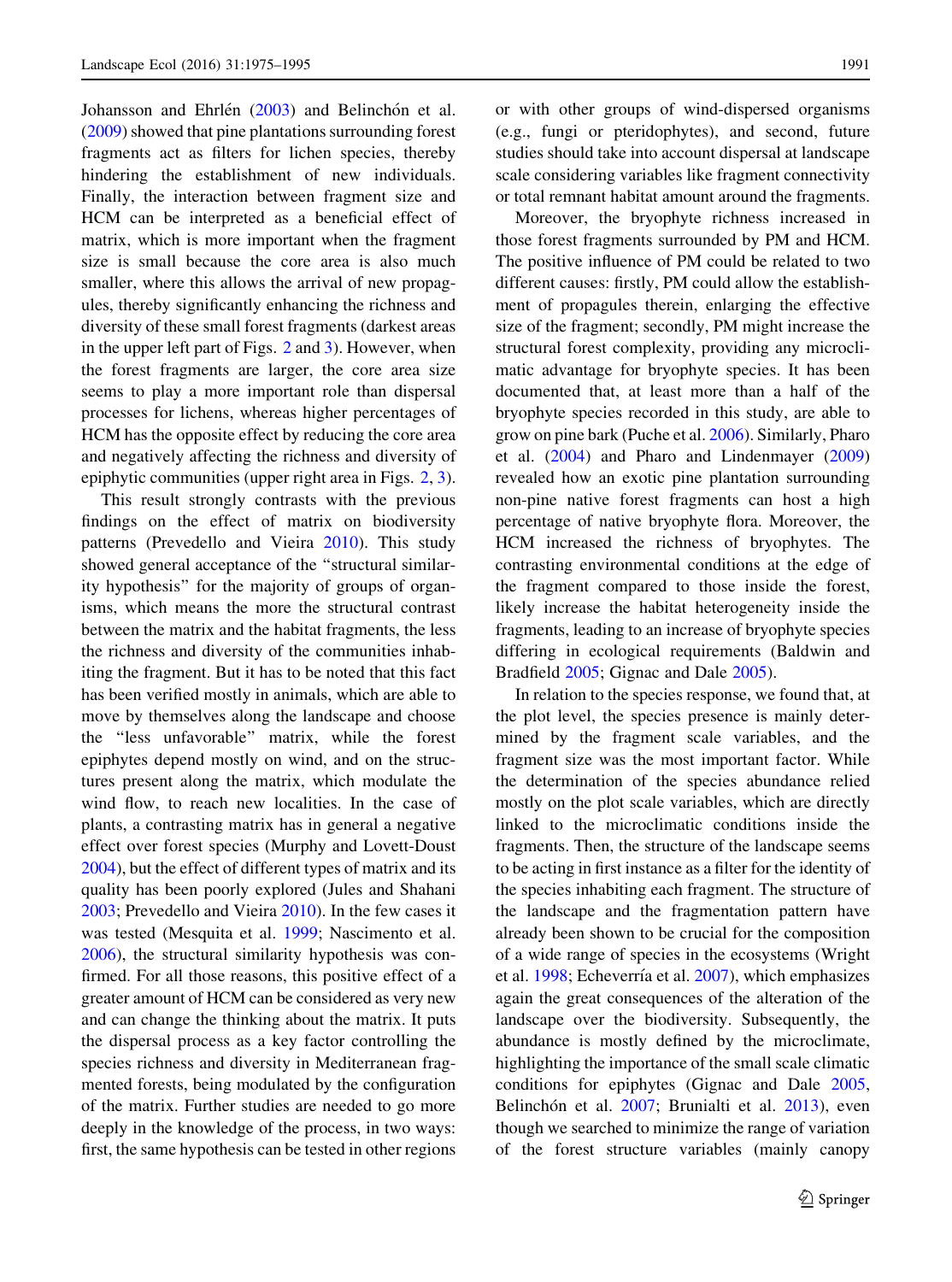<span id="page-17-0"></span>openness and mean tree diameter). Thus, we can conclude that the epiphytes are able to detect very small changes in their close environment, responding rapidly to the anthropogenic activity.

#### Implications for conservation

Our results demonstrate that the structure of the current landscape, resulting from the loss and fragmentation of Mediterranean forests, provide powerful explanations of the observed losses of epiphytic species richness and diversity. At present, studies are required to facilitate the maintenance of the highest epiphyte diversity in natural communities, thereby ensuring that the role of lichens and bryophytes in the ecosystem functionality will be retained when faced with human-related environmental change. The retention of the function of epiphytes demands the maintenance of rich and diverse communities. This objective is only possible if management strategies consider the quality of forest fragments as well as an adequate forest landscape composition, thereby allowing the existence of large and regular forest fragments. The matrix quality has been shown to be very important, and also have to be taken into account when planning forest management. Our results show that, if the conservation efforts are focused on epiphyte communities, the smallest fragments should be surrounded by a HCM, which would prevent the lack of core area by favoring the arrival of propagules, but taking into account that the empirical evidence found this measure detrimental for the habitat suitability of the overall biodiversity. Its application will depend on the local conservation goals. Future studies must try to disentangle the causes behind this unexpected effect of a HCM. Further analysis should also consider the isolation of fragments and the dispersal traits of species, to be able to give more clear and specific answers, e.g., how the degree of isolation modulates the threshold fragment size above which the sign of the impact of the HCM changes.

Acknowledgments We would thank the Spanish Government for funding this research through the project EPICON (CGL2010-22049, Ministerio de Ciencia e Innovación). We are also very grateful to Fernando Acevedo and Eduardo Fernández for their help during fieldwork, and to the Cabañeros National Park staff for their attention and kindness. Two

anonymous reviewers are also thanked for their useful comments on the manuscript.

#### References

- AEMET (2011) Iberian climate atlas. Agencia Estatal de Meteorología, Ministerio de Medio Ambiente y Rural y Marino, Instituto de Meteorología de Portugal, Madrid
- Alexander JM, Kueffer C, Daehler CC, Edwards PJ, Pauchard A, Seipel T, MIREN Consortium (2011) Assembly of nonnative floras along elevational gradients explained by directional ecological filtering. Proc Natl Acad Sci USA 108(2):656–661
- Alvarenga LDP, Pôrto KC (2007) Patch size and isolation effects on epiphytic and epiphyllous bryophytes in the fragmented Brazilian Atlantic forest. Biol Conserv 134(3):415–427
- Alvarenga LDP, Pôrto KC, Silva MP (2009) Relations between regional–local habitat loss and metapopulation properties of epiphyllous bryophytes in the Brazilian Atlantic Forest. Biotropica 41(6):682–691
- Aragón G, Abuja L, Belinchón R, Martínez I (2015) Edge type determines the intensity of forest edge effect on epiphytic communities. Eur J For Res 134:443–451
- Aragón G, López R, Martínez I (2010a) Effects of Mediterranean dehesa management on epiphytic lichens. Sci Total Environ 409:116–122
- Aragón G, Martínez I, Burgaz AR (2001) Macrolíquenes de Castilla-La Mancha, 1st edn. Instituto de Estudios Manchegos (Consejo Superior de Investigaciones Científicas), Ciudad Real
- Aragón G, Martínez I, Izquierdo P, Belinchón R, Escudero A (2010b) Effects of forest management on epiphytic lichen diversity in Mediterranean forests. Appl Veg Sci 13(2):183–194
- Baldissera R, Rodrigues EN, Hartz SM (2012) Metacommunity composition of web-spiders in a fragmented neotropical forest: relative importance of environmental and spatial effects. PLoS One 7(10):e48099
- Baldwin LK, Bradfield GE (2005) Bryophyte community differences between edge and interior environments in temperate rain-forest fragments of coastal British Columbia. Can J For Res 35(3):580–592
- Bates D, Maechler M, Bolker B (2013) lme4: Linear mixedeffects models using S4 classes. R package version 0.999999-2. [http://CRAN.R-project.org/package=lme4](http://CRAN.R-project.org/package%3dlme4)
- Belinchón R, Martínez I, Escudero A, Aragón G, Valladares F (2007) Edge effects on epiphytic communities in a Mediterranean Quercus pyrenaica forest. J Veg Sci 18(1):81–90
- Belinchón R, Martínez I, Otálora MAG, Aragón G, Dimas J, Escudero A (2009) Fragment quality and matrix affect epiphytic performance in a Mediterranean forest landscape. Am J Bot 96:1974–1982
- Bergès L, Pellissier V, Avon C, Verheyen K, Dupouey JL (2013) Unexpected long-range edge-to-forest interior environmental gradients. Landscape Ecol 28(3):439–453
- Bolker BM, Brooks ME, Clark CJ, Geange SW, Poulsen JR, Stevens MHH, White JSS (2009) Generalized linear mixed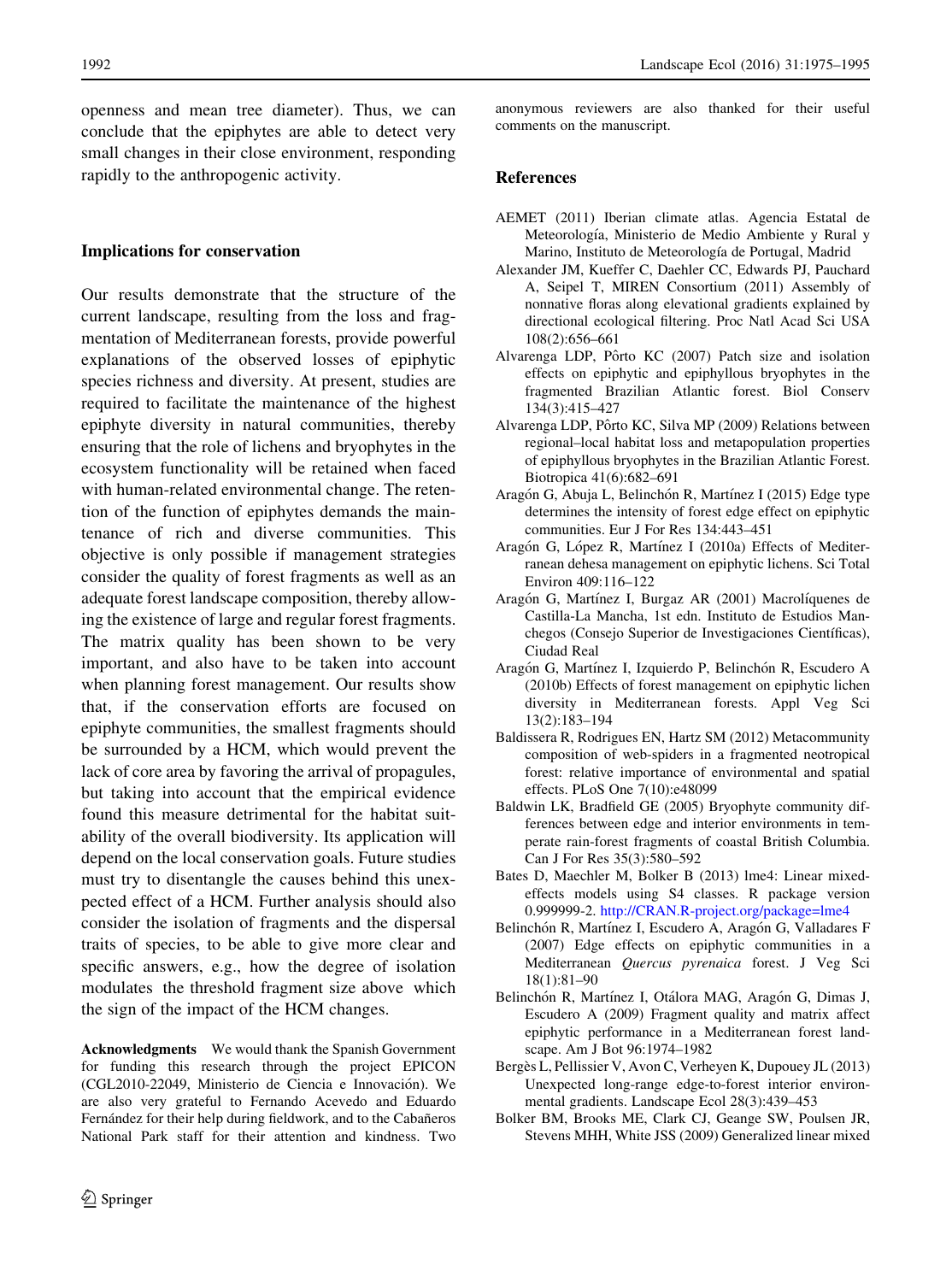<span id="page-18-0"></span>models: a practical guide for ecology and evolution. Trends Ecol Evol 24:127–135

- Boudreault C, Bergeron Y, Coxson D (2012) Epiphytic lichen colonization in regenerating black spruce forest stands of clearcut origin. For Ecol Manag 276:247–258
- Bray JR, Curtis JT (1957) An ordination of the upland forest communities of southern Wisconsin. Ecol Monogr 27(4):325–349
- Brunialti G, Frati L, Loppi S (2013) Fragmentation of Mediterranean oak forests affects the diversity of epiphytic lichens. Nova Hedwig 96(1–2):265–278
- Cabrera-Guzma´n E, Reynoso VH (2012) Amphibian and reptile communities of rainforest fragments: minimum patch size to support high richness and abundance. Biodivers Conserv 21(12):3243–3265
- Carnicer J, Brotons L, Sol D, De Cáceres M (2008) Random sampling, abundance–extinction dynamics and niche-filtering immigration constraints explain the generation of species richness gradients. Glob Ecol Biogeogr 17(3):352–362
- Carnicer J, Brotons L, Sol D, Jordano P (2007) Communitybased processes behind species richness gradients: contrasting abundance–extinction dynamics and sampling effects in areas of low and high productivity. Glob Ecol Biogeogr 16(6):709–719
- Casas C, Brugués M, Cros RM, Sérgio C (2006) Handbook of mosses of the Iberian Peninsula and the Balearic Islands, 1st edn. Institut d'Estudis Catalans, Barcelona
- Casas C, Brugués M, Cros RM, Sérgio C, Infante M (2009) Handbook of liverworts and hornworts of the Iberian Peninsula and the Balearic Islands, 1st edn. Institut d'Estudis Catalans, Barcelona
- Coleman BD (1981) On random placement and species-area relations. Math Biosci 54(3):191–215
- Coleman BD, Mares MA, Willig MR, Hsieh YH (1982) Randomness, area, and species richness. Ecology 63(4):1121– 1133
- Colwell RK (2009) EstimateS: statistical estimation of species richness and shared species from samples. Version 8.2. User's guide and application. <http://purl.oclc.org/estimates>
- Coxson DS, Nadkarni NM (1995) Ecological roles of epiphytes in nutrient cycles of forest ecosystems. In: Lowman MD, Nadkarni NM (eds) Forest canopies, 1st edn. Academic Press Inc., San Diego, pp 495–543
- Coxson DS, Stevenson SK (2007) Influence of high-contrast and low-contrast forest edges on growth rates of Lobaria pulmonaria in the inland rainforest, British Columbia. For Ecol Manag 253(1):103–111
- Crouzeilles R, Prevedello JA, Figueiredo MSL, Lorini ML, Grelle CEV (2014) The effects of the number, size and isolation of patches along a gradient of native vegetation cover: how can we increment habitat availability? Landscape Ecol 29(3):479–489
- De Sanctis M, Alfò M, Attorre F, Francesconi F, Bruno F (2010) Effects of habitat configuration and quality on species richness and distribution in fragmented forest patches near Rome. J Veg Sci 21(1):55–65
- Didham RK, Ewers RM (2012) Predicting the impacts of edge effects in fragmented habitats: Laurance and Yensen's core area model revisited. Biol Conserv 155:104–110
- Driscoll DA, Banks SC, Barton PS, Lindenmayer DB, Smith AL (2013) Conceptual domain of the matrix in fragmented landscapes. Trends Ecol Evol 28(10):605–613
- Echeverría C, Newton AC, Lara A, Benayas JMR, Coomes DA (2007) Impacts of forest fragmentation on species composition and forest structure in the temperate landscape of southern Chile. Glob Ecol Biogeogr 16(4):426–439
- Ekman S, Wedin M, Lindblom L, Jørgensen PM (2014) Extended phylogeny and a revised generic classification of the Pannariaceae (Peltigerales, Ascomycota). Lichenologist 46(5):627–656
- Ellis CJ (2012) Lichen epiphyte diversity: a species, community and trait-based review. Perspect Plant Ecol 14(2):131–152
- Fahrig L (2001) How much habitat is enough? Biol Conserv 100(1):65–74
- Fahrig L (2003) Effects of habitat fragmentation on biodiversity. Annu Rev Ecol Evol Syst 34(1):487–515
- Feinsinger P (2001) Designing field studies for biodiversity conservation. Island Press, Washington, DC
- Gauslaa Y, Coxson D (2011) Interspecific and intraspecific variations in water storage in epiphytic old forest foliose lichens. Botany 89(11):787–798
- Gauslaa Y, Solhaug KA (1996) Differences in the susceptibility to light stress between epiphytic lichens of ancient and young boreal forest stands. Funct Ecol 10:344–354
- Gignac LD, Dale MR (2005) Effects of fragment size and habitat heterogeneity on cryptogam diversity in the lowboreal forest of western Canada. Bryologist 108(1):50–66
- Green TGA, Nash TH, Lange OL (2008) Physiological ecology of carbon dioxide exchange. In: Nash TH (ed) Lichen biology, 2nd edn. Cambridge University Press, New York, pp 152–181
- Hanski I (1998) Metapopulation dynamics. Nature 396(6706): 41–49
- Harrison S, Bruna E (1999) Habitat fragmentation and largescale conservation: what do we know for sure? Ecography 22(3):225–232
- Hauck M, de Bruyn U, Javkhlan S, Lkhagvadorj D (2014) Forest edge–interior differentiation in the epiphytic lichen diversity of the forest steppe in the Khangai Mountains, Mongolia. J Plant Ecol 7(3):287–297
- Hilmo O, Holien H (2002) Epiphytic lichen response to the edge environment in a boreal Picea abies forest in central Norway. Bryologist 105(1):48–56
- Honegger RM (2009) Lichen-forming fungi and their photobionts. In: Deising HB (ed) The mycota V (plant relationships), 2nd edn. Springer, Berlin, pp 305–333
- Honkanen M, Roberge JM, Rajasärkkä A, Mönkkönen M (2010) Disentangling the effects of area, energy and habitat heterogeneity on boreal forest bird species richness in protected areas. Glob Ecol Biogeogr 19(1):61–71
- Honnay O, Endels P, Vereecken H, Hermy M (1999) The role of patch area and habitat diversity in explaining native plant species richness in disturbed suburban forest patches in northern Belgium. Divers Distrib 5(4):129–141
- Hylander K, Hedderson TA (2007) Does the width of isolated ravine forests influence moss and liverwort diversity and composition?—a study of temperate forests in South Africa. Biodivers Conserv 16(5):1441–1458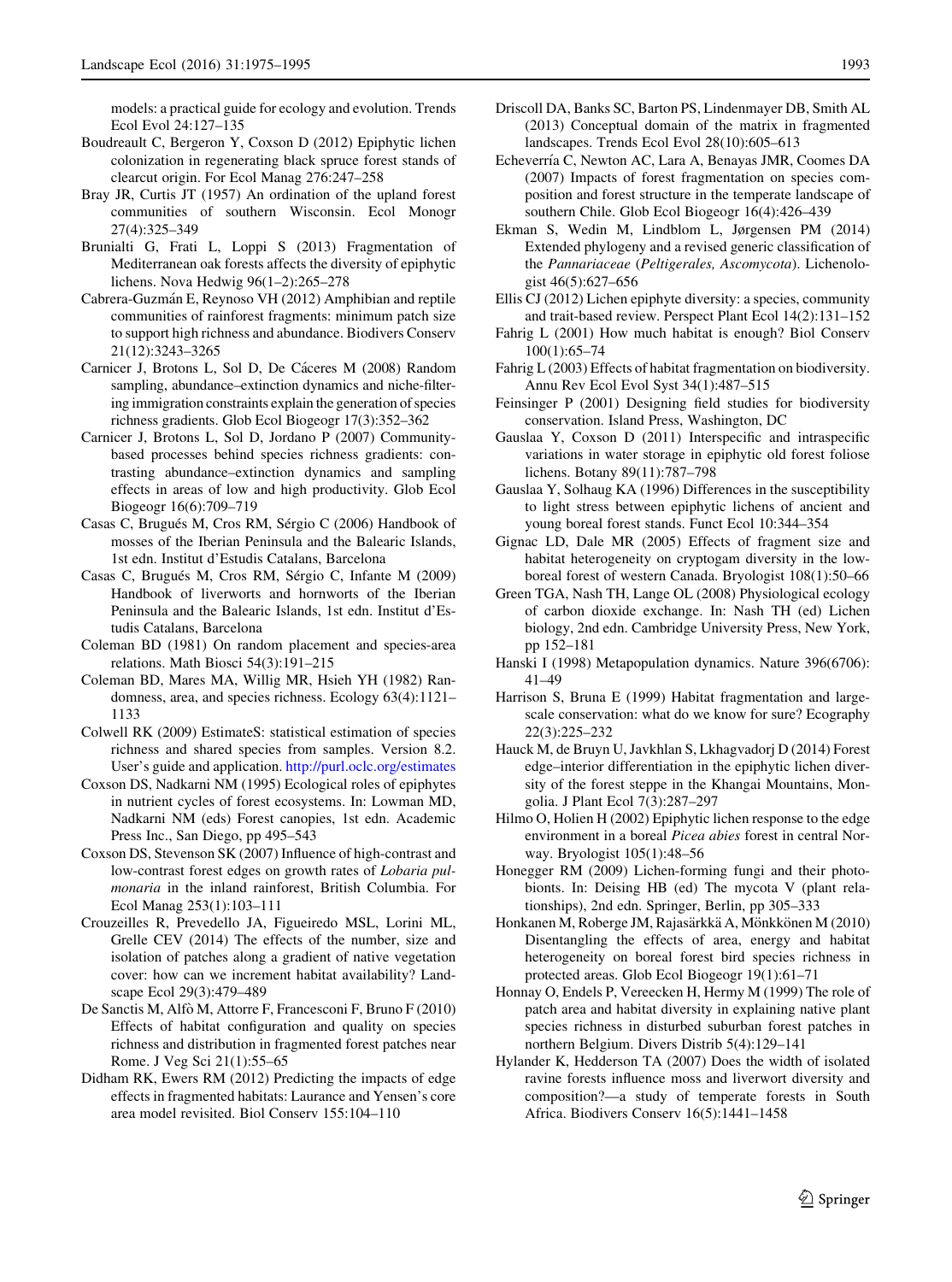- <span id="page-19-0"></span>Johansson P, Ehrlén J (2003) Influence of habitat quantity, quality and isolation on the distribution and abundance of two epiphytic lichens. J Ecol 91(2):213–221
- Jonsson BG, Jonsell M (1999) Exploring potential biodiversity indicators in boreal forests. Biodivers Conserv 8(10):1417– 1433
- Jules ES, Shahani P (2003) A broader ecological context to habitat fragmentation: why matrix habitat is more important than we thought. J Veg Sci 14(3):459–464
- Kivistö L, Kuusinen M (2000) Edge effects on the epiphytic lichen flora of Picea abies in middle boreal Finland. Lichenologist 32(4):387–398
- Kraft NJ, Comita LS, Chase JM, Sanders NJ, Swenson NG, Crist TO, Stegen JC, Vellend M, Boyle B, Anderson MJ, Cornell HV, Davies KF, Freestone AL, Inouye BD, Harrison SP, Myers JA (2011) Disentangling the drivers of  $\beta$  diversity along latitudinal and elevational gradients. Science 333(6050):1755–1758
- Kranner I, Beckett R, Hochman A, Nash TH (2008) Desiccation-tolerance in lichens: a review. Bryologist 111(4): 576–593
- Kruys N, Jonsson BG (1997) Insular patterns of calicioid lichens in a boreal old-growth forest-wetland mosaic. Ecography 20(6):605–613
- Kupfer JA, Malanson GP, Franklin SB (2006) Not seeing the ocean for the islands: the mediating influence of matrixbased processes on forest fragmentation effects. Glob Ecol Biogeogr 15(1):8–20
- Lange OL, Büdel B, Meyer A, Zellner H, Zotz G (2004) Lichen carbon gain under tropical conditions: water relations and  $CO<sub>2</sub>$  exchange of *Lobariaceae* species of a lower montane rainforest in Panama. Lichenologist 36(5):329–342
- Lange OL, Kilian E, Ziegler H (1986) Water vapor uptake and photosynthesis of lichens: performance differences in species with green and blue-green algae as phycobionts. Oecologia 71(1):104–110
- Laurance WF, Yensen E (1991) Predicting the impacts of edge effects in fragmented habitats. Biol Conserv 55(1):77–92
- Löbel S, Snäll T, Rydin H (2006) Metapopulation processes in epiphytes inferred from patterns of regional distribution and local abundance in fragmented forest landscapes. J Ecol 94(4):856–868
- Löbel S, Snäll T, Rydin H (2012) Epiphytic bryophytes near forest edges and on retention trees: reduced growth and reproduction especially in old-growth-forest indicator species. J Appl Ecol 49(6):1334–1343
- Lõhmus A, Lõhmus P, Vellak K (2007) Substratum diversity explains landscape-scale co-variation in the species-richness of bryophytes and lichens. Biol Conserv 135(3): 405–414
- Lõhmus P, Rosenvald R, Lõhmus A (2006) Effectiveness of solitary retention trees for conserving epiphytes: differential short-term responses of bryophytes and lichens. Can J For Res 36(5):1319–1330
- Lomba A, Vicente J, Moreira F, Honrado J (2011) Effects of multiple factors on plant diversity of forest fragments in intensive farmland of Northern Portugal. For Ecol Manag 262(12):2219–2228
- Machado JL, Reich PB (1999) Evaluation of several measures of canopy openness as predictors of photosynthetic photon

flux density in deeply shaded conifer-dominated forest understory. Can J For Res 29(9):1438–1444

- McCullagh P, Nelder JA (1989) Generalized linear models, 2nd edn. Chapman & Hall, London
- Mesquita RC, Delamônica P, Laurance WF (1999) Effect of surrounding vegetation on edge-related tree mortality in Amazonian forest fragments. Biol Conserv 91(2):129–134
- Moen J, Jonsson BG (2003) Edge effects on liverworts and lichens in forest patches in a mosaic of boreal forest and wetland. Conserv Biol 17(2):380–388
- Murcia C (1995) Edge effects in fragmented forests: implications for conservation. Trends Ecol Evol 10(2):58–62
- Murphy HT, Lovett-Doust J (2004) Context and connectivity in plant metapopulations and landscape mosaics: does the matrix matter? Oikos 105(1):3–14
- Nascimento HEM, Andrade ACS, Camargo JLC, Laurance WF, Laurance SG, Ribeiro JEL (2006) Effects of the surrounding matrix on tree recruitment in Amazonian forest fragments. Conserv Biol 20(3):853–860
- Oliveira JRPM, Pôrto KC, Silva MPP (2011) Richness preservation in a fragmented landscape: a study of epiphytic bryophytes in an Atlantic forest remnant in Northeast Brazil. J Bryol 33(4):279–290
- Otálora MAG, Jørgensen PM, Wedin M (2014) A revised generic classification of the jelly lichens, Collemataceae. Fungal Divers 64(1):275–293
- Otálora MAG, Martínez I, Belinchón R, Widmer I, Aragón G, Escudero A, Scheidegger C (2011) Remnants fragments preserve genetic diversity of the old forest lichen Lobaria pulmonaria in a fragmented Mediterranean mountain forest. Biodivers Conserv 20(6):1239–1254
- Patton DR (1975) A diversity index for quantifying habitat "edge". Wildl Soc B 3(4):171-173
- Perea DF, Perea R (2008) Vegetación y flora de los Montes de Toledo. Ediciones Covarrubias, Toledo
- Pharo EJ, Lindenmayer DB (2009) Biological legacies soften pine plantation effects for bryophytes. Biodivers Conserv 18(7):1751–1764
- Pharo EJ, Lindenmayer DB, Taws N (2004) The effects of largescale fragmentation on bryophytes in temperate forests. J Appl Ecol 41(5):910–921
- Pinho P, Bergamini A, Carvalho P, Branquinho C, Stofer S, Scheidegger C, Maguas C (2012) Lichen functional groups as ecological indicators of the effects of land-use in Mediterranean ecosystems. Ecol Indic 15(1):36–42
- Prevedello JA, Vieira MV (2010) Does the type of matrix matter? A quantitative review of the evidence. Biodivers Conserv 19(5):1205–1223
- Puche F, Barrón A, Brugués M, Bernabé MJC, Draper I, Ederra A, Estébanez B, Morales MTG, Gimeno-Colera C, Montes JG, Jiménez CJA (2006) Aportaciones al conocimiento de la flora briológica española: nótula XVI: musgos y hepáticas del Alto Tajo (Cuenca, Guadalajara, Teruel). Bol Soc Esp Briol 28:87–94
- R Core Team (2012) R: a language and environment for statistical computing. R Foundation for Statistical Computing, Vienna
- Saunders DA, Hobbs RJ, Margules CR (1991) Biological consequences of ecosystem fragmentation: a review. Conserv Biol 5(1):18–32